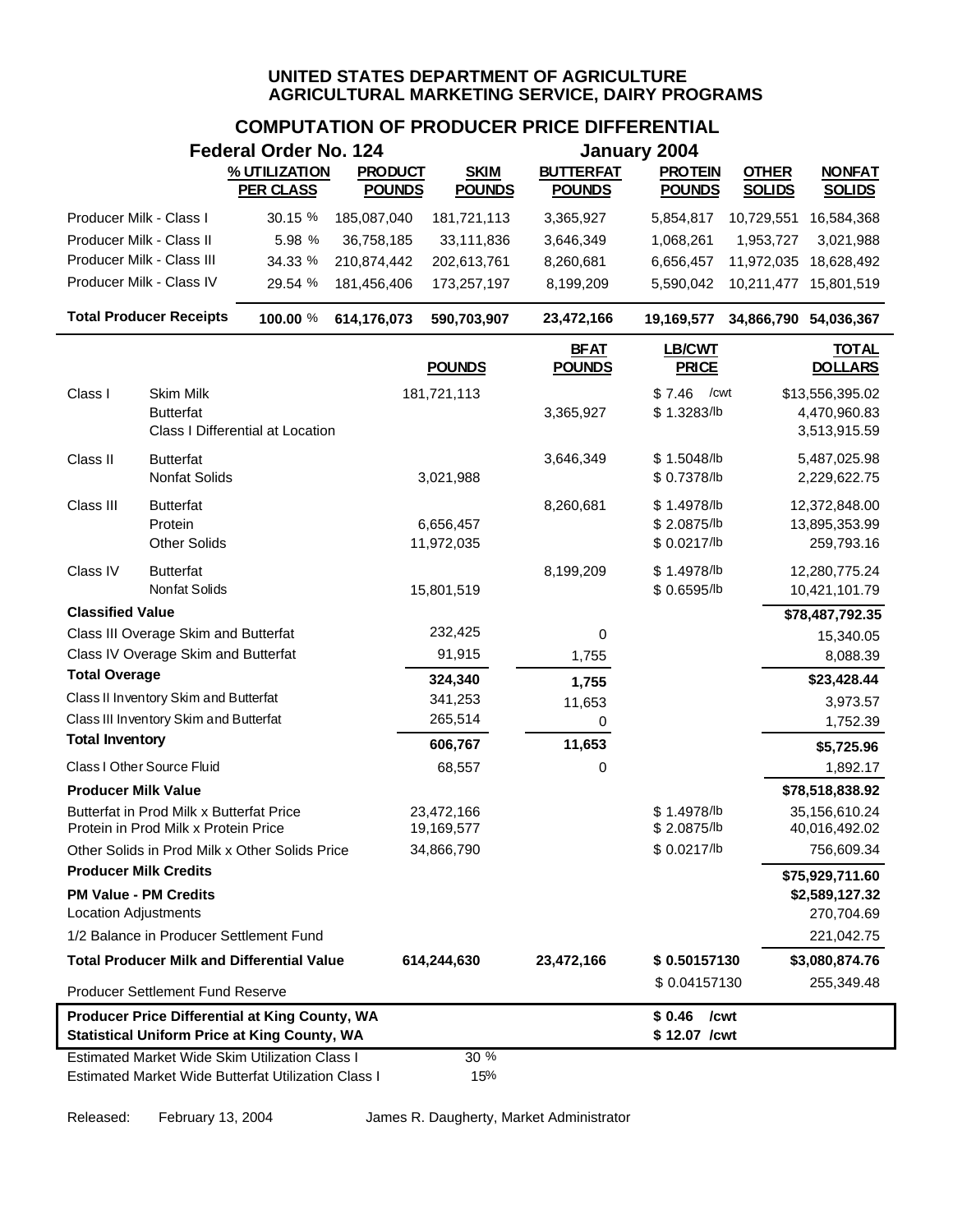# **COMPUTATION OF PRODUCER PRICE DIFFERENTIAL**

|                              |                                                                                  | <b>Federal Order No. 124</b>                                                                                 |                |                          |                              | February 2004                            |                       |                                                 |
|------------------------------|----------------------------------------------------------------------------------|--------------------------------------------------------------------------------------------------------------|----------------|--------------------------|------------------------------|------------------------------------------|-----------------------|-------------------------------------------------|
|                              |                                                                                  | % UTILIZATION                                                                                                | <b>PRODUCT</b> | <b>SKIM</b>              | <b>BUTTERFAT</b>             | <b>PROTEIN</b>                           | <b>OTHER</b>          | <b>NONFAT</b>                                   |
|                              |                                                                                  | <b>PER CLASS</b>                                                                                             | <b>POUNDS</b>  | <b>POUNDS</b>            | <b>POUNDS</b>                | <b>POUNDS</b>                            | <b>SOLIDS</b>         | <b>SOLIDS</b>                                   |
| Producer Milk - Class I      |                                                                                  | 28.34 %                                                                                                      | 164,584,925    | 161,636,293              | 2,948,632                    | 5,130,502                                |                       | 9,544,118 14,674,620                            |
| Producer Milk - Class II     |                                                                                  | 5.91 %                                                                                                       | 34,320,400     | 30,713,520               | 3,606,880                    | 975,100                                  | 1,812,713             | 2,787,813                                       |
|                              | Producer Milk - Class III                                                        | 34.83 %                                                                                                      | 202,255,008    | 194,379,647              | 7,875,361                    | 6,276,263                                | 11,479,452 17,755,715 |                                                 |
|                              | Producer Milk - Class IV                                                         | 30.92 %                                                                                                      | 179,556,674    | 172,194,788              | 7,361,886                    | 5,450,602                                | 10,131,416 15,582,018 |                                                 |
|                              | <b>Total Producer Receipts</b>                                                   | 100.00 %                                                                                                     | 580,717,007    | 558,924,248              | 21,792,759                   | 17,832,467                               | 32,967,699 50,800,166 |                                                 |
|                              |                                                                                  |                                                                                                              |                | <b>POUNDS</b>            | <b>BFAT</b><br><b>POUNDS</b> | <b>LB/CWT</b><br><b>PRICE</b>            |                       | <b>TOTAL</b><br><b>DOLLARS</b>                  |
| Class I                      | Skim Milk<br><b>Butterfat</b>                                                    | Class I Differential at Location                                                                             |                | 161,636,293              | 2,948,632                    | \$6.55<br>/cwt<br>\$1.5044/b             |                       | \$10,587,177.22<br>4,435,921.99<br>3,124,722.02 |
| Class II                     | <b>Butterfat</b><br>Nonfat Solids                                                |                                                                                                              |                | 2,787,813                | 3,606,880                    | \$1.8588/lb<br>\$ 0.7367/lb              |                       | 6,704,468.55<br>2,053,781.83                    |
| Class III                    | <b>Butterfat</b><br>Protein<br><b>Other Solids</b>                               |                                                                                                              |                | 6,276,263<br>11,479,452  | 7,875,361                    | \$1.8518/b<br>\$1.7911/b<br>\$ 0.0090/lb |                       | 14,583,593.49<br>11,241,414.68<br>103,315.08    |
| Class IV                     | <b>Butterfat</b><br><b>Nonfat Solids</b>                                         |                                                                                                              |                | 15,582,018               | 7,361,886                    | \$1.8518/b<br>\$ 0.6597/lb               |                       | 13,632,740.49<br>10,279,457.29                  |
| <b>Classified Value</b>      |                                                                                  |                                                                                                              |                |                          |                              |                                          |                       | \$76,746,592.64                                 |
|                              | Class II Overage Skim and Butterfat                                              |                                                                                                              |                | 0                        | 7,547                        |                                          |                       | 14,028.36                                       |
|                              | Class III Overage Skim and Butterfat                                             |                                                                                                              |                | 0                        | 38,868                       |                                          |                       | 71,975.76                                       |
|                              | Class IV Overage Skim and Butterfat                                              |                                                                                                              |                | 19,820                   | 13,606                       |                                          |                       | 26,372.90                                       |
| <b>Total Overage</b>         |                                                                                  |                                                                                                              |                | 19,820                   | 60,021                       |                                          |                       | \$112,377.02                                    |
|                              | Class II Inventory Skim and Butterfat                                            |                                                                                                              |                | 64,179                   | 0                            |                                          |                       | 442.84                                          |
| <b>Total Inventory</b>       | Class III Inventory Skim and Butterfat                                           |                                                                                                              |                | 1,029,796                | 15,352                       |                                          |                       | 2,036.28                                        |
|                              |                                                                                  |                                                                                                              |                | 1,093,975                | 15,352                       |                                          |                       | \$2,479.12                                      |
|                              | Class I Other Source Fluid                                                       |                                                                                                              |                | 37,940                   | 0                            |                                          |                       | 1,077.50                                        |
| <b>Producer Milk Value</b>   |                                                                                  |                                                                                                              |                |                          |                              |                                          |                       | \$76,862,526.28                                 |
|                              | Butterfat in Prod Milk x Butterfat Price<br>Protein in Prod Milk x Protein Price |                                                                                                              |                | 21,792,759<br>17,832,467 |                              | \$1.8518/lb<br>\$1.7911/b                |                       | 40,355,831.12<br>31,939,731.66                  |
|                              |                                                                                  | Other Solids in Prod Milk x Other Solids Price                                                               |                | 32,967,699               |                              | \$ 0.0090/lb                             |                       | 296,709.30                                      |
| <b>Producer Milk Credits</b> |                                                                                  |                                                                                                              |                |                          |                              |                                          |                       | \$72,592,272.08                                 |
| Location Adjustments         | <b>PM Value - PM Credits</b>                                                     |                                                                                                              |                |                          |                              |                                          |                       | \$4,270,254.20<br>264,746.14                    |
|                              | 1/2 Balance in Producer Settlement Fund                                          |                                                                                                              |                |                          |                              |                                          |                       | 245,731.11                                      |
|                              |                                                                                  | <b>Total Producer Milk and Differential Value</b>                                                            |                | 580,754,947              | 21,792,759                   | \$0.82319255                             |                       | \$4,780,731.45                                  |
|                              | <b>Producer Settlement Fund Reserve</b>                                          |                                                                                                              |                |                          |                              | \$0.04319255                             |                       | 250,842.87                                      |
|                              |                                                                                  | <b>Producer Price Differential at King County, WA</b><br><b>Statistical Uniform Price at King County, WA</b> |                |                          |                              | /cwt<br>\$ 0.78<br>\$12.67 /cwt          |                       |                                                 |
|                              |                                                                                  | <b>Estimated Market Wide Skim Utilization Class I</b><br>Estimated Market Wide Butterfat Utilization Class I |                | 31%<br>14%               |                              |                                          |                       |                                                 |

Released: March 12, 2004 James R. Daugherty, Market Administrator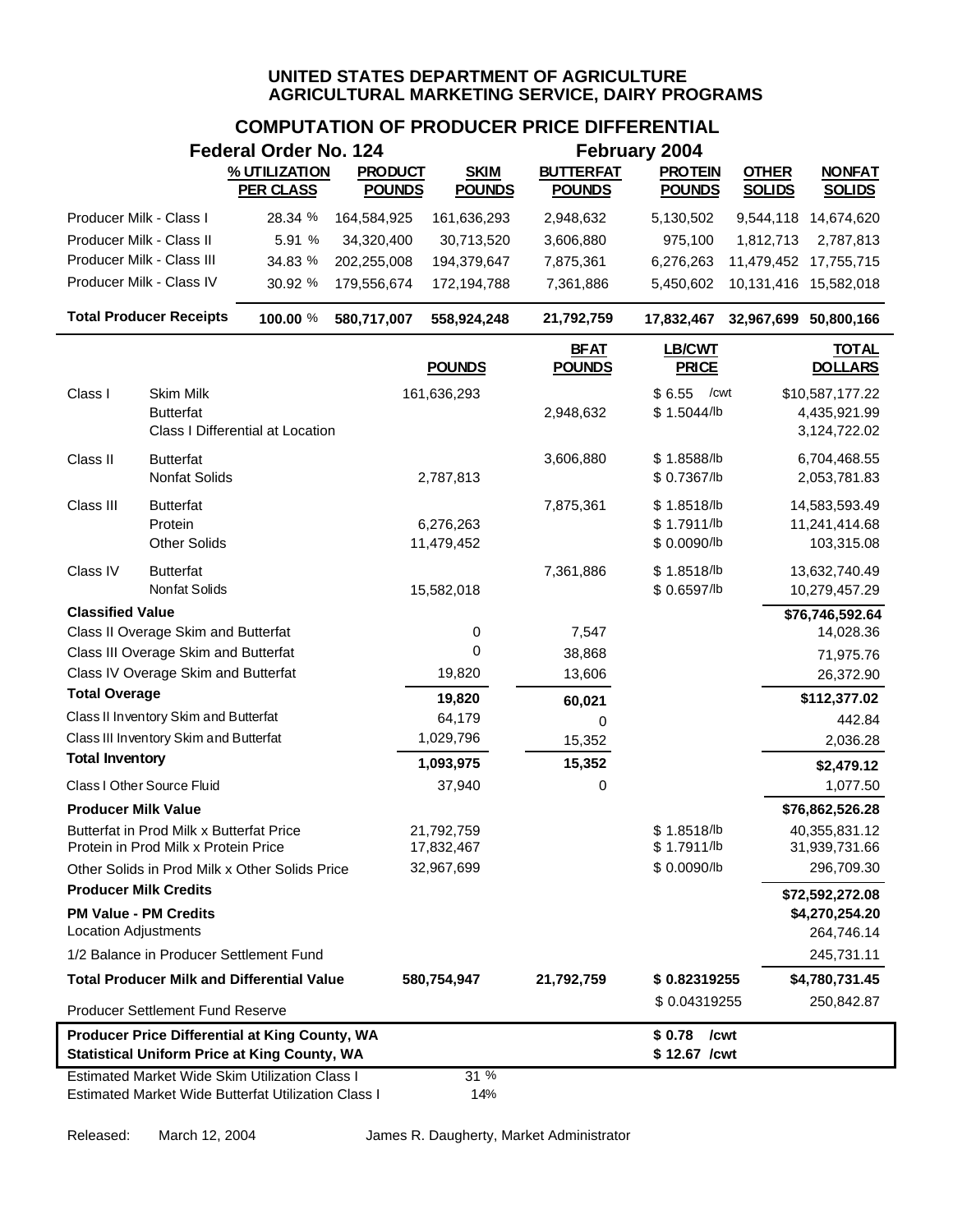## **COMPUTATION OF PRODUCER PRICE DIFFERENTIAL**

|                                                              |                                                                                  | <b>Federal Order No. 124</b>                                                                                 |                                 |                              |                                   | <b>March 2004</b>                        |                               |                                                 |
|--------------------------------------------------------------|----------------------------------------------------------------------------------|--------------------------------------------------------------------------------------------------------------|---------------------------------|------------------------------|-----------------------------------|------------------------------------------|-------------------------------|-------------------------------------------------|
|                                                              |                                                                                  | % UTILIZATION<br><b>PER CLASS</b>                                                                            | <b>PRODUCT</b><br><b>POUNDS</b> | <b>SKIM</b><br><b>POUNDS</b> | <b>BUTTERFAT</b><br><b>POUNDS</b> | <b>PROTEIN</b><br><b>POUNDS</b>          | <b>OTHER</b><br><b>SOLIDS</b> | <b>NONFAT</b><br><b>SOLIDS</b>                  |
| Producer Milk - Class I                                      |                                                                                  | 31.61 %                                                                                                      | 189,930,320                     | 186,457,792                  | 3,472,528                         | 5,866,988                                | 11,005,076                    | 16,872,064                                      |
| Producer Milk - Class II                                     |                                                                                  | 6.95 %                                                                                                       | 41,762,725                      | 37,551,429                   | 4,211,296                         | 1,182,266                                | 2,211,400                     | 3,393,666                                       |
|                                                              | Producer Milk - Class III                                                        | 31.20 %                                                                                                      | 187,476,930                     | 179,931,534                  | 7,545,396                         | 5,760,239                                | 10,601,314                    | 16,361,553                                      |
|                                                              | Producer Milk - Class IV                                                         | 30.24 %                                                                                                      | 181,664,292                     | 174,614,718                  | 7,049,574                         | 5,489,229                                | 10,258,119                    | 15,747,348                                      |
|                                                              | <b>Total Producer Receipts</b>                                                   | 100.00 %                                                                                                     | 600,834,267                     | 578,555,473                  | 22,278,794                        | 18,298,722                               | 34,075,909 52,374,631         |                                                 |
|                                                              |                                                                                  |                                                                                                              |                                 | <b>POUNDS</b>                | <b>BFAT</b><br><b>POUNDS</b>      | <b>LB/CWT</b><br><b>PRICE</b>            |                               | <b>TOTAL</b><br><b>DOLLARS</b>                  |
| Class I                                                      | Skim Milk<br><b>Butterfat</b>                                                    | Class I Differential at Location                                                                             |                                 | 186,457,792                  | 3,472,528                         | \$5.96<br>/cwt<br>\$1.7675/lb            |                               | \$11,112,884.39<br>6,137,693.26<br>3,602,027.38 |
| Class II                                                     | <b>Butterfat</b><br>Nonfat Solids                                                |                                                                                                              |                                 | 3,393,666                    | 4,211,296                         | \$2.3883/lb<br>\$ 0.7400/lb              |                               | 10,057,838.23<br>2,511,312.84                   |
| Class III                                                    | <b>Butterfat</b><br>Protein<br><b>Other Solids</b>                               |                                                                                                              |                                 | 5,760,239<br>10,601,314      | 7,545,396                         | \$2.3813/lb<br>\$2.0133/lb<br>\$0.0234/b |                               | 17,967,851.49<br>11,597,089.18<br>248,070.75    |
| Class IV                                                     | <b>Butterfat</b><br>Nonfat Solids                                                |                                                                                                              |                                 | 15,747,348                   | 7,049,574                         | \$2.3813/lb<br>\$ 0.6634/lb              |                               | 16,787,150.58<br>10,446,790.67                  |
| <b>Classified Value</b>                                      |                                                                                  |                                                                                                              |                                 |                              |                                   |                                          |                               | \$90,468,708.77                                 |
|                                                              | Class II Overage Skim and Butterfat                                              |                                                                                                              |                                 | 784,102                      | 4                                 |                                          |                               | 52,230.74                                       |
|                                                              | Class III Overage Skim and Butterfat<br>Class IV Overage Skim and Butterfat      |                                                                                                              |                                 | 0                            | 39,759                            |                                          |                               | 94,678.11                                       |
| <b>Total Overage</b>                                         |                                                                                  |                                                                                                              |                                 | 933,632                      | 20,432                            |                                          |                               | 104,392.55                                      |
|                                                              | Class I Inventory Skim and Butterfat                                             |                                                                                                              |                                 | 1,717,734<br>118,729         | 60,195                            |                                          |                               | \$251,301.40<br>2,242.06                        |
|                                                              | Class II Inventory Skim and Butterfat                                            |                                                                                                              |                                 | 3,177,980                    | 575<br>44,483                     |                                          |                               | 46,746.58                                       |
|                                                              | Class III Inventory Skim and Butterfat                                           |                                                                                                              |                                 | 2,451,864                    | 71,350                            |                                          |                               | 48,568.03                                       |
| <b>Total Inventory</b>                                       |                                                                                  |                                                                                                              |                                 | 5,748,573                    | 116,408                           |                                          |                               | \$97,556.67                                     |
|                                                              | Class I Other Source Fluid                                                       |                                                                                                              |                                 | 279,700                      | 0                                 |                                          |                               | 4,139.56                                        |
| <b>Producer Milk Value</b>                                   |                                                                                  |                                                                                                              |                                 |                              |                                   |                                          |                               | \$90,821,706.40                                 |
|                                                              | Butterfat in Prod Milk x Butterfat Price<br>Protein in Prod Milk x Protein Price |                                                                                                              |                                 | 22,278,794<br>18,298,722     |                                   | \$2.3813/b<br>\$2.0133/lb                |                               | 53,052,492.14<br>36,840,817.00                  |
|                                                              |                                                                                  | Other Solids in Prod Milk x Other Solids Price                                                               |                                 | 34,075,909                   |                                   | \$ 0.0234/lb                             |                               | 797,376.27                                      |
| <b>Producer Milk Credits</b><br><b>PM Value - PM Credits</b> |                                                                                  |                                                                                                              |                                 |                              |                                   |                                          |                               | \$90,690,685.41<br>\$131,020.99                 |
| <b>Location Adjustments</b>                                  |                                                                                  |                                                                                                              |                                 |                              |                                   |                                          |                               | 227,300.30                                      |
|                                                              |                                                                                  | 1/2 Balance in Producer Settlement Fund                                                                      |                                 |                              |                                   |                                          |                               | 244,504.24                                      |
|                                                              |                                                                                  | <b>Total Producer Milk and Differential Value</b>                                                            |                                 | 601,113,967                  | 22,278,794                        | \$0.10028473                             |                               | \$602,825.53                                    |
|                                                              | <b>Producer Settlement Fund Reserve</b>                                          |                                                                                                              |                                 |                              |                                   | \$0.04028473                             |                               | 242,157.14                                      |
|                                                              |                                                                                  | Producer Price Differential at King County, WA<br><b>Statistical Uniform Price at King County, WA</b>        |                                 |                              |                                   | \$0.06<br>/cwt<br>\$14.55 /cwt           |                               |                                                 |
|                                                              |                                                                                  | <b>Estimated Market Wide Skim Utilization Class I</b><br>Estimated Market Wide Butterfat Utilization Class I |                                 | 29 %<br>14%                  |                                   |                                          |                               |                                                 |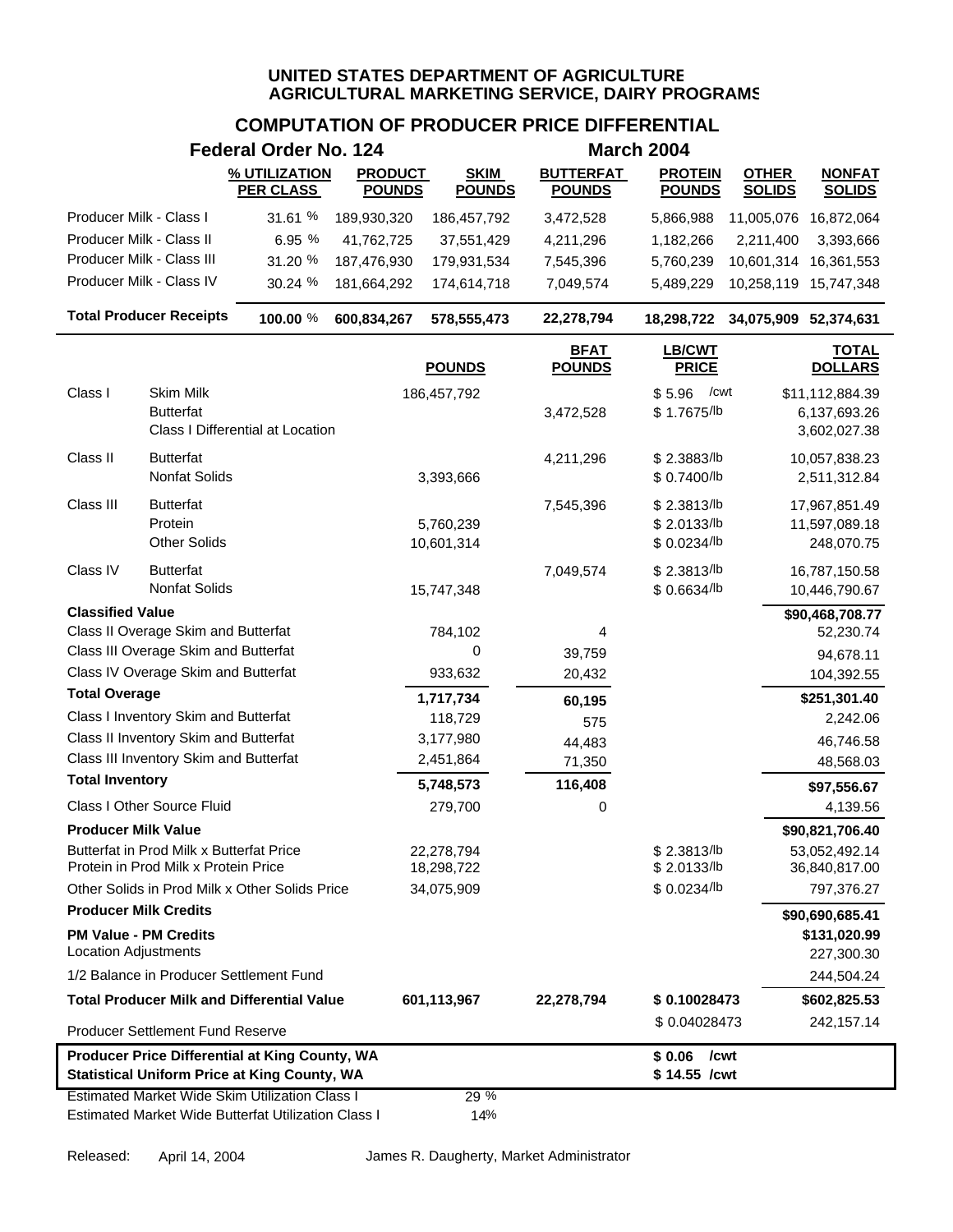## **COMPUTATION OF PRODUCER PRICE DIFFERENTIAL**

|                              |                                                                                  | <b>Federal Order No. 124</b>                          |                                 |                              |                                   | <b>April 2004</b>               |                               |                                |
|------------------------------|----------------------------------------------------------------------------------|-------------------------------------------------------|---------------------------------|------------------------------|-----------------------------------|---------------------------------|-------------------------------|--------------------------------|
|                              |                                                                                  | % UTILIZATION<br><b>PER CLASS</b>                     | <b>PRODUCT</b><br><b>POUNDS</b> | <b>SKIM</b><br><b>POUNDS</b> | <b>BUTTERFAT</b><br><b>POUNDS</b> | <b>PROTEIN</b><br><b>POUNDS</b> | <b>OTHER</b><br><b>SOLIDS</b> | <b>NONFAT</b><br><b>SOLIDS</b> |
| Producer Milk - Class I      |                                                                                  | 43.24 %                                               | 179,162,560                     | 175,963,439                  | 3,199,121                         | 5,515,228                       | 10,400,605                    | 15,915,833                     |
| Producer Milk - Class II     |                                                                                  | 8.35 %                                                | 34,583,442                      | 30,579,564                   | 4,003,878                         | 960,587                         | 1,805,220                     | 2,765,807                      |
|                              | Producer Milk - Class III                                                        | 2.87 %                                                | 11,906,144                      | 10,574,411                   | 1,331,733                         | 333,031                         | 623,241                       | 956,272                        |
|                              | Producer Milk - Class IV                                                         | 45.54 %                                               | 188,715,912                     | 182,216,654                  | 6,499,258                         | 5,694,869                       | 10,717,533                    | 16,412,402                     |
|                              | <b>Total Producer Receipts</b>                                                   | 100.00 %                                              | 414,368,058                     | 399,334,068                  | 15,033,990                        | 12,503,715 23,546,599           |                               | 36,050,314                     |
|                              |                                                                                  |                                                       |                                 | <b>POUNDS</b>                | <b>BFAT</b><br><b>POUNDS</b>      | <b>LB/CWT</b><br><b>PRICE</b>   |                               | <b>TOTAL</b><br><b>DOLLARS</b> |
| Class I                      | Skim Milk                                                                        |                                                       |                                 | 175,963,439                  |                                   | /cwt<br>\$5.96                  |                               | \$10,487,420.97                |
|                              | <b>Butterfat</b>                                                                 |                                                       |                                 |                              | 3,199,121                         | \$2.2525/lb                     |                               | 7,206,020.09                   |
|                              |                                                                                  | Class I Differential at Location                      |                                 |                              |                                   |                                 |                               | 3,399,947.20                   |
| Class II                     | <b>Butterfat</b>                                                                 |                                                       |                                 |                              | 4,003,878                         | \$2.5083/lb                     |                               | 10,042,927.19                  |
|                              | <b>Nonfat Solids</b>                                                             |                                                       |                                 | 2,765,807                    |                                   | \$ 0.7400/lb                    |                               | 2,046,697.18                   |
| Class III                    | <b>Butterfat</b>                                                                 |                                                       |                                 |                              | 1,331,733                         | \$2.5013/lb                     |                               | 3,331,063.74                   |
|                              | Protein                                                                          |                                                       |                                 | 333,031                      |                                   | \$3.4465/lb                     |                               | 1,147,791.34                   |
|                              | <b>Other Solids</b>                                                              |                                                       |                                 | 623,241                      |                                   | \$ 0.1042/lb                    |                               | 64,941.72                      |
| Class IV                     | <b>Butterfat</b>                                                                 |                                                       |                                 |                              | 6,499,258                         | \$2.5013/lb                     |                               | 16,256,594.04                  |
|                              | <b>Nonfat Solids</b>                                                             |                                                       |                                 | 16,412,402                   |                                   | \$ 0.6703/lb                    |                               | 11,001,233.05                  |
| <b>Classified Value</b>      |                                                                                  |                                                       |                                 |                              |                                   |                                 |                               | \$64,984,636.52                |
|                              | Class II Overage Skim and Butterfat<br>Class IV Overage Skim and Butterfat       |                                                       |                                 | 630,295<br>3,786             | 553                               |                                 |                               | 43,364.74                      |
| <b>Total Overage</b>         |                                                                                  |                                                       |                                 |                              | 17,582                            |                                 |                               | 44,206.14                      |
|                              | Class II Inventory Skim and Butterfat                                            |                                                       |                                 | 634,081<br>2,801,852         | 18,135                            |                                 |                               | \$87,570.88                    |
|                              | Class III Inventory Skim and Butterfat                                           |                                                       |                                 | 401,237                      | 4,669<br>0                        |                                 |                               | 19,925.75<br>21,385.93         |
| <b>Total Inventory</b>       |                                                                                  |                                                       |                                 | 3,203,089                    | 4,669                             |                                 |                               | \$41,311.68                    |
|                              | <b>Class I Other Source Fluid</b>                                                |                                                       |                                 | 383,885                      | 0                                 |                                 |                               | (13, 205.63)                   |
| <b>Producer Milk Value</b>   |                                                                                  |                                                       |                                 |                              |                                   |                                 |                               | \$65,100,313.45                |
|                              | Butterfat in Prod Milk x Butterfat Price<br>Protein in Prod Milk x Protein Price |                                                       |                                 | 15,033,990<br>12,503,715     |                                   | \$2.5013/b<br>\$3.4465/b        |                               | 37,604,519.20<br>43,094,053.76 |
|                              |                                                                                  | Other Solids in Prod Milk x Other Solids Price        |                                 | 23,546,599                   |                                   | \$0.1042/b                      |                               | 2,453,555.62                   |
| <b>Producer Milk Credits</b> |                                                                                  |                                                       |                                 |                              |                                   |                                 |                               | \$83,152,128.58                |
| Location Adjustments         | <b>PM Value - PM Credits</b>                                                     |                                                       |                                 |                              |                                   |                                 |                               | (\$18,051,815.13)<br>36,556.10 |
|                              | 1/2 Balance in Producer Settlement Fund                                          |                                                       |                                 |                              |                                   |                                 |                               | 275,656.52                     |
|                              |                                                                                  | <b>Total Producer Milk and Differential Value</b>     |                                 | 414,751,943                  | 15,033,990                        | (\$4.27715959)                  |                               | (\$17,739,602.51)              |
|                              | Producer Settlement Fund Reserve                                                 |                                                       |                                 |                              |                                   | \$0.04284041                    |                               | 177,681.43                     |
|                              |                                                                                  | Producer Price Differential at King County, WA        |                                 |                              |                                   | $($4.32)$ /cwt                  |                               |                                |
|                              |                                                                                  | <b>Statistical Uniform Price at King County, WA</b>   |                                 |                              |                                   | \$15.34 /cwt                    |                               |                                |
|                              |                                                                                  | <b>Estimated Market Wide Skim Utilization Class I</b> |                                 | 32 %                         |                                   |                                 |                               |                                |
|                              |                                                                                  | Estimated Market Wide Butterfat Utilization Class I   |                                 | 16 %                         |                                   |                                 |                               |                                |

Released: May 14, 2004 James R. Daugherty, Market Administrator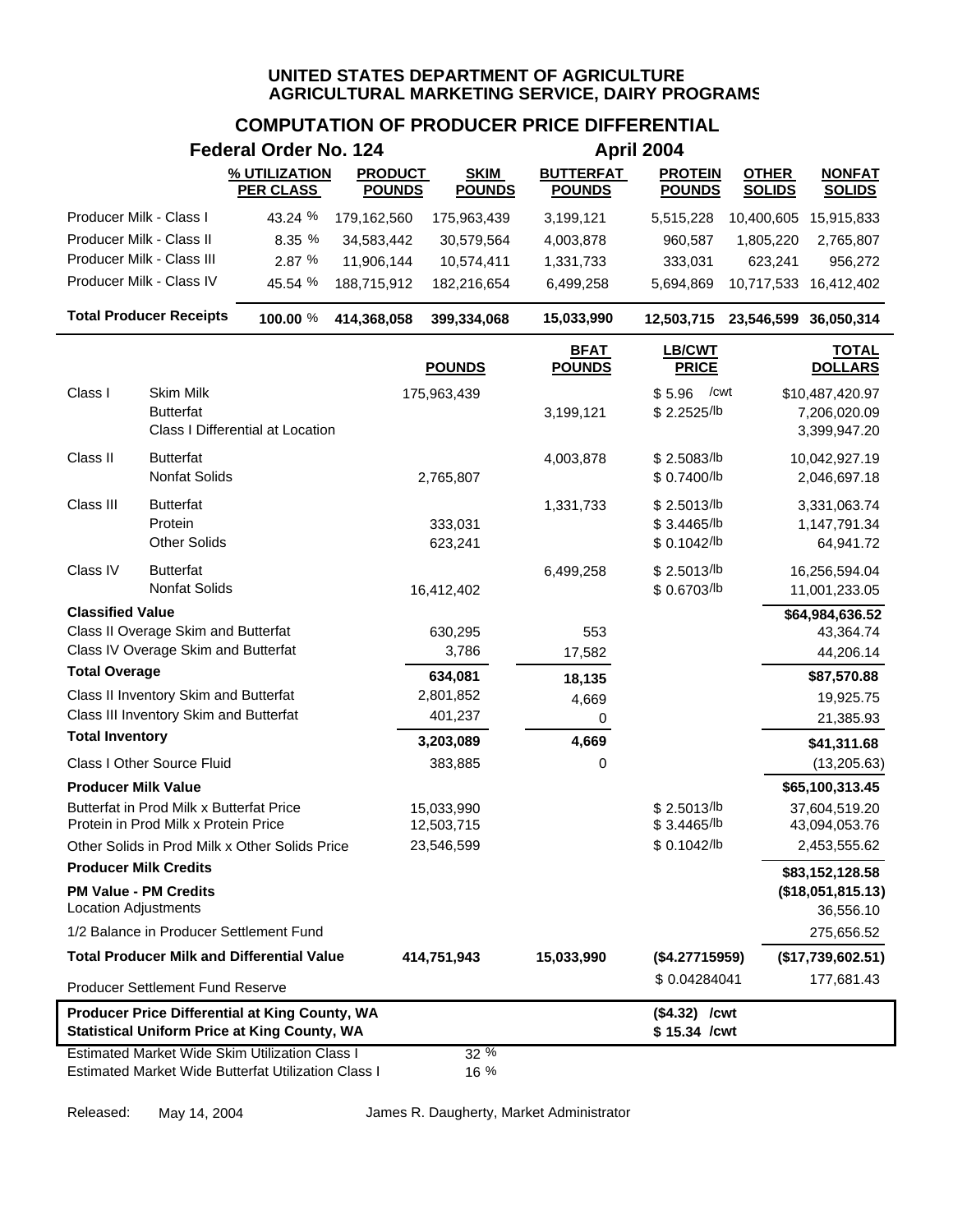#### **COMPUTATION OF PRODUCER PRICE DIFFERENTIAL**

|                                                       | Federal Order No. 124             |                                 |                              |                                   | <b>May 2004</b>                 |                               |                                |
|-------------------------------------------------------|-----------------------------------|---------------------------------|------------------------------|-----------------------------------|---------------------------------|-------------------------------|--------------------------------|
|                                                       | % UTILIZATION<br><b>PER CLASS</b> | <b>PRODUCT</b><br><b>POUNDS</b> | <b>SKIM</b><br><b>POUNDS</b> | <b>BUTTERFAT</b><br><b>POUNDS</b> | <b>PROTEIN</b><br><b>POUNDS</b> | <b>OTHER</b><br><b>SOLIDS</b> | <b>NONFAT</b><br><b>SOLIDS</b> |
| Producer Milk - Class I                               | 38.40%                            | 168,811,252                     | 165,807,652                  | 3,003,600                         | 5,185,723                       | 9,827,687                     | 15,013,410                     |
| Producer Milk - Class II                              | 8.78%                             | 38,582,661                      | 34,833,558                   | 3,749,103                         | 1,094,129                       | 2,062,390                     | 3,156,519                      |
| Producer Milk - Class III                             | 2.78%                             | 12,204,173                      | 10,852,434                   | 1,351,739                         | 338,674                         | 641,024                       | 979,698                        |
| Producer Milk - Class IV                              | 50.04%                            | 219,933,025                     | 212,336,861                  | 7,596,164                         | 6,598,482                       | 12,521,473                    | 19,119,955                     |
| <b>Total Producer Receipts</b>                        | 100.00 $%$                        | 439,531,111                     | 423,830,505                  | 15,700,606                        | 13,217,008                      | 25,052,574                    | 38,269,582                     |
|                                                       |                                   |                                 | <b>POUNDS</b>                | <b>BFAT</b><br><b>POUNDS</b>      | <b>LB/CWT</b><br><b>PRICE</b>   |                               | <b>TOTAL</b><br><b>DOLLARS</b> |
| Class I<br>Skim Milk                                  |                                   |                                 | 165,807,652                  |                                   | /cwt<br>\$11.50                 |                               | \$19,067,880.02                |
| <b>Butterfat</b>                                      |                                   |                                 |                              | 3,003,600                         | \$2.4437 /lb                    |                               | 7,339,897.31                   |
| Class I Differential at Location                      |                                   |                                 |                              |                                   |                                 |                               | 3,198,747.05                   |
| Class II<br><b>Butterfat</b>                          |                                   |                                 |                              | 3,749,103                         | \$2.4352 /lb                    |                               | 9,129,815.62                   |
| <b>Nonfat Solids</b>                                  |                                   |                                 | 3,156,519                    |                                   | \$0.7489 /lb                    |                               | 2,363,917.08                   |
| Class III<br><b>Butterfat</b>                         |                                   |                                 |                              | 1,351,739                         | \$2.4282 /lb                    |                               | 3,282,292.63                   |
| Protein                                               |                                   |                                 | 338,674                      |                                   | \$3.7639 /lb                    |                               | 1,274,735.06                   |
| <b>Other Solids</b>                                   |                                   |                                 | 641,024                      |                                   | $$0.1444$ /lb                   |                               | 92,563.87                      |
| <b>Butterfat</b><br>Class IV                          |                                   |                                 |                              | 7,596,164                         | /lb<br>\$2.4282                 |                               | 18,445,005.42                  |
| <b>Nonfat Solids</b>                                  |                                   |                                 | 19,119,955                   |                                   | \$0.6913 /lb                    |                               | 13,217,624.89                  |
| <b>Classified Value</b>                               |                                   |                                 |                              |                                   |                                 |                               | \$77,412,478.95                |
| Class II Overage Skim and Butterfat                   |                                   |                                 | 0                            | 7,775                             |                                 |                               | 18,933.68                      |
| Class IV Overage Skim and Butterfat                   |                                   |                                 | 6                            | 4,926                             |                                 |                               | 11,961.68                      |
| <b>Total Overage</b>                                  |                                   |                                 | 6                            | 12,701                            |                                 |                               | \$30,895.36                    |
| Class II Inventory Skim and Butterfat                 |                                   |                                 | 1,376,457                    | 77,831                            |                                 |                               | 4,628.22                       |
| <b>Total Inventory</b>                                |                                   |                                 | 1,376,457                    | 77,831                            |                                 |                               | \$4,628.22                     |
| Class I Other Source Fluid                            |                                   |                                 | 11,607                       | 0                                 |                                 |                               | 102.14                         |
| <b>Producer Milk Value</b>                            |                                   |                                 |                              |                                   |                                 |                               | \$77,448,104.67                |
| Butterfat in Prod Milk x Butterfat Price              |                                   |                                 | 15,700,606                   |                                   | \$2.4282 /lb                    |                               | 38,124,211.51                  |
| Protein in Prod Milk x Protein Price                  |                                   |                                 | 13,217,008                   |                                   | /lb<br>\$3.7639                 |                               | 49,747,496.42                  |
| Other Solids in Prod Milk x Other Solids Price        |                                   |                                 | 25,052,574                   |                                   | $$0.1444$ /lb                   |                               | 3,617,591.68                   |
| <b>Producer Milk Credits</b>                          |                                   |                                 |                              |                                   |                                 |                               | \$91,489,299.61                |
| <b>PM Value - PM Credits</b>                          |                                   |                                 |                              |                                   |                                 |                               | (\$14,041,194.94)              |
| <b>Location Adjustments</b>                           |                                   |                                 |                              |                                   |                                 |                               | 62,039.32                      |
| 1/2 Balance in Producer Settlement Fund               |                                   |                                 |                              |                                   |                                 |                               | 187,863.46                     |
| <b>Total Producer Milk and Differential Value</b>     |                                   |                                 | 439,542,718                  | 15,700,606                        | (\$3.13764547)                  |                               | (\$13,791,292.16)              |
| <b>Producer Settlement Fund Reserve</b>               |                                   |                                 |                              |                                   | \$0.04235453                    |                               | 186,166.25                     |
| Producer Price Differential at King County, WA        |                                   |                                 |                              |                                   | /cwt<br>(\$3.18)                |                               |                                |
| <b>Statistical Uniform Price at King County, WA</b>   |                                   |                                 |                              |                                   | \$17.40<br>/cwt                 |                               |                                |
| <b>Estimated Market Wide Skim Utilization Class I</b> |                                   |                                 | 44%                          |                                   |                                 |                               |                                |
| Estimated Market Wide Butterfat Utilization Class I   |                                   |                                 | 21%                          |                                   |                                 |                               |                                |

Released: June 11, 2004 James R. Daugherty, Market Administrator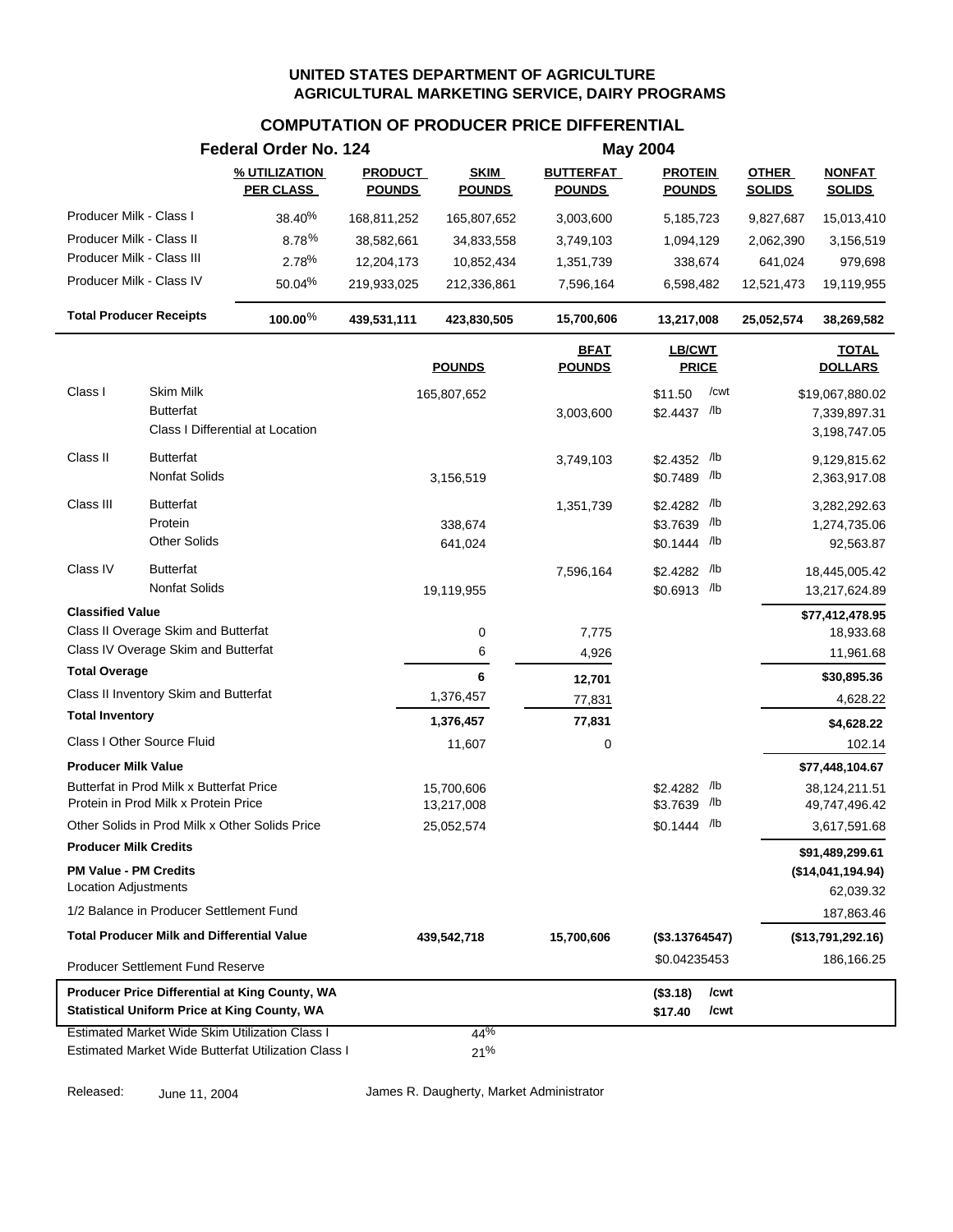# **COMPUTATION OF PRODUCER PRICE DIFFERENTIAL**

|                                                             |                                                                                                              | <b>Federal Order No. 124</b>      |                                 |                              |                                   | <b>June 2004</b>                           |                                                                 |
|-------------------------------------------------------------|--------------------------------------------------------------------------------------------------------------|-----------------------------------|---------------------------------|------------------------------|-----------------------------------|--------------------------------------------|-----------------------------------------------------------------|
|                                                             |                                                                                                              | % UTILIZATION<br><b>PER CLASS</b> | <b>PRODUCT</b><br><b>POUNDS</b> | <b>SKIM</b><br><b>POUNDS</b> | <b>BUTTERFAT</b><br><b>POUNDS</b> | <b>PROTEIN</b><br><b>POUNDS</b>            | <b>NONFAT</b><br><b>OTHER</b><br><b>SOLIDS</b><br><b>SOLIDS</b> |
| Producer Milk - Class I                                     |                                                                                                              | 27.70 %                           | 164,462,589                     | 161,413,531                  | 3,049,058                         | 5,004,254                                  | 9,563,039<br>14,567,293                                         |
| Producer Milk - Class II                                    |                                                                                                              | 6.91 %                            | 40,996,559                      | 36,758,631                   | 4,237,928                         | 1,141,880                                  | 2,173,811<br>3,315,691                                          |
| Producer Milk - Class III                                   |                                                                                                              | 29.56 %                           | 175,495,743                     | 168,186,308                  | 7,309,435                         | 5,206,100                                  | 9,935,468 15,141,568                                            |
|                                                             | Producer Milk - Class IV                                                                                     | 35.83 %                           | 212,739,764                     | 206,027,563                  | 6,712,201                         | 6,363,239                                  | 12,133,393 18,496,632                                           |
|                                                             | <b>Total Producer Receipts</b>                                                                               | 100.00 %                          | 593,694,655                     | 572,386,033                  | 21,308,622                        | 17,715,473                                 | 33,805,711 51,521,184                                           |
|                                                             |                                                                                                              |                                   |                                 | <b>POUNDS</b>                | <b>BFAT</b><br><b>POUNDS</b>      | LB/CWT<br><b>PRICE</b>                     | <b>TOTAL</b><br><b>DOLLARS</b>                                  |
| Class I                                                     | Skim Milk<br><b>Butterfat</b><br>Class I Differential at Location                                            |                                   |                                 | 161,413,531                  | 3,049,058                         | $$12.98$ / cwt<br>\$2.4580/lb              | \$20,951,476.34<br>7,494,584.57<br>3,115,638.75                 |
| Class II                                                    | <b>Butterfat</b><br>Nonfat Solids                                                                            |                                   |                                 | 3,315,691                    | 4,237,928                         | \$2.1838/b<br>\$ 0.7678/lb                 | 9,254,787.17<br>2,545,787.54                                    |
| Class III                                                   | <b>Butterfat</b><br>Protein<br><b>Other Solids</b>                                                           |                                   |                                 | 5,206,100<br>9,935,468       | 7,309,435                         | \$2.1768/lb<br>\$3.1086/lb<br>\$ 0.1339/lb | 15,911,178.12<br>16,183,682.45<br>1,330,359.17                  |
| Class IV                                                    | <b>Butterfat</b><br>Nonfat Solids                                                                            |                                   |                                 | 18,496,632                   | 6,712,201                         | \$2.1768/lb<br>\$ 0.7026/lb                | 14,611,119.12<br>12,995,733.65                                  |
| <b>Classified Value</b>                                     | Class IV Overage Skim and Butterfat                                                                          |                                   |                                 | 0                            | 12,430                            |                                            | \$104,394,346.88<br>27,057.63                                   |
| <b>Total Overage</b>                                        |                                                                                                              |                                   |                                 | $\mathbf{0}$                 | 12,430                            |                                            | \$27,057.63                                                     |
|                                                             | Class II Inventory Skim and Butterfat                                                                        |                                   |                                 | 2,400,003                    | 30,331                            |                                            | 9,147.11                                                        |
|                                                             | Class III Inventory Skim and Butterfat                                                                       |                                   |                                 | 1,867,469                    | 118,425                           |                                            | 48,848.40                                                       |
| <b>Total Inventory</b>                                      |                                                                                                              |                                   |                                 | 4,267,472                    | 148,756                           |                                            | \$57,995.51                                                     |
|                                                             | Class I Other Source Fluid                                                                                   |                                   |                                 | 49,299                       | 0                                 |                                            | 2,193.81                                                        |
| <b>Producer Milk Value</b>                                  |                                                                                                              |                                   |                                 |                              |                                   |                                            | \$104,481,593.83                                                |
|                                                             | Butterfat in Prod Milk x Butterfat Price<br>Protein in Prod Milk x Protein Price                             |                                   |                                 | 21,308,622<br>17,715,473     |                                   | \$2.1768/lb<br>\$3.1086/lb                 | 46,384,608.39<br>55,070,319.36                                  |
|                                                             | Other Solids in Prod Milk x Other Solids Price                                                               |                                   |                                 | 33,805,711                   |                                   | \$0.1339/b                                 | 4,526,584.71                                                    |
| <b>Producer Milk Credits</b>                                |                                                                                                              |                                   |                                 |                              |                                   |                                            | \$105,981,512.46                                                |
| <b>PM Value - PM Credits</b><br><b>Location Adjustments</b> |                                                                                                              |                                   |                                 |                              |                                   |                                            | (\$1,499,918.63)<br>239,520.01                                  |
|                                                             | 1/2 Balance in Producer Settlement Fund                                                                      |                                   |                                 |                              |                                   |                                            | 188,498.48                                                      |
|                                                             | <b>Total Producer Milk and Differential Value</b>                                                            |                                   |                                 | 593,743,954                  | 21,308,622                        | (\$0.18053239)                             | (\$1,071,900.14)                                                |
|                                                             | Producer Settlement Fund Reserve                                                                             |                                   |                                 |                              |                                   | \$0.04946761                               | 293,710.94                                                      |
|                                                             | Producer Price Differential at King County, WA<br><b>Statistical Uniform Price at King County, WA</b>        |                                   |                                 |                              |                                   | $($0.23)$ /cwt<br>\$17.45 /cwt             |                                                                 |
|                                                             | <b>Estimated Market Wide Skim Utilization Class I</b><br>Estimated Market Wide Butterfat Utilization Class I |                                   |                                 | 39 %<br>19 %                 |                                   |                                            |                                                                 |

Released: July 14, 2004 James R. Daugherty, Market Administrator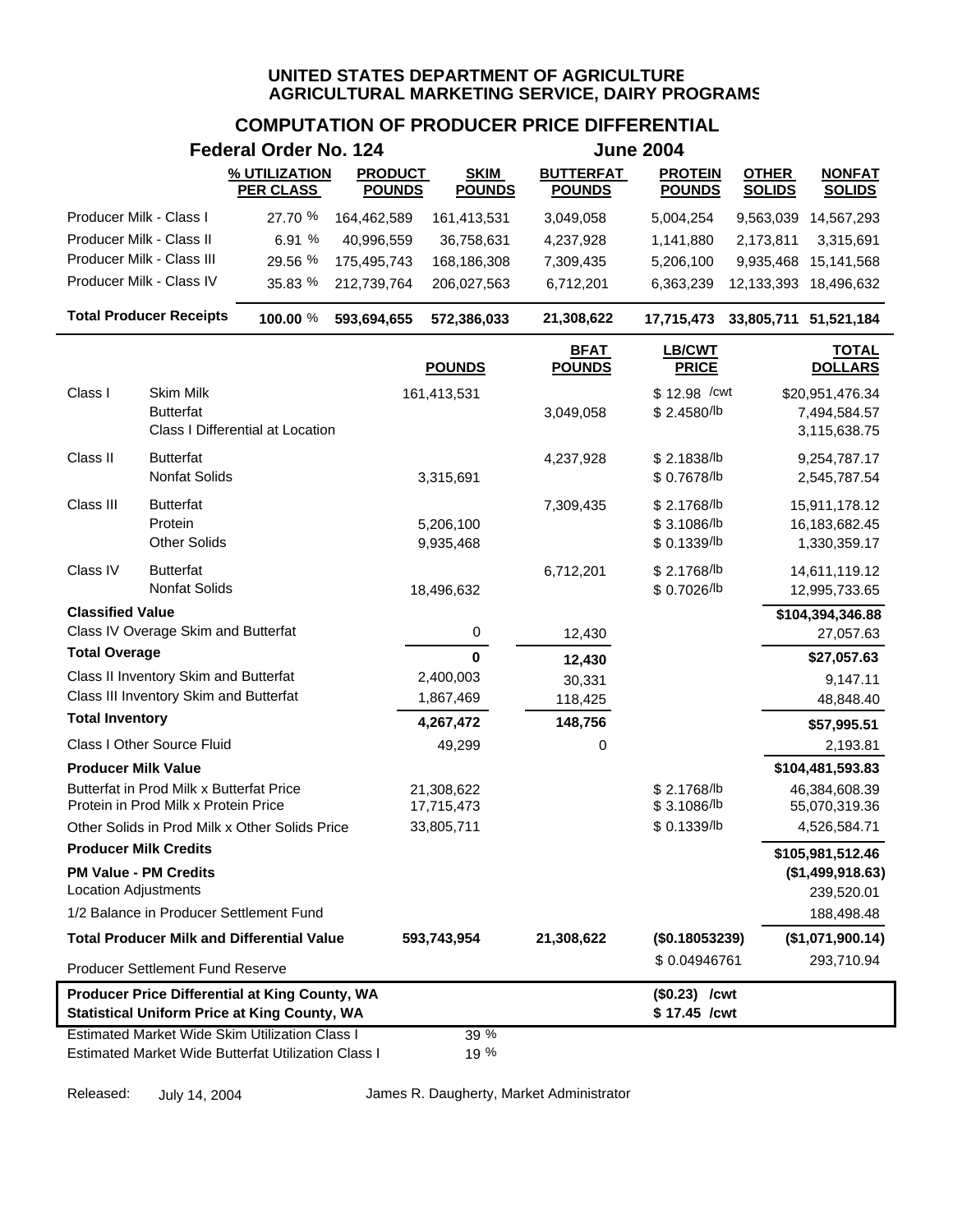#### **COMPUTATION OF PRODUCER PRICE DIFFERENTIAL**

|                                                       | Federal Order No. 124 |                |               |                              | <b>July 2004</b>              |               |                                |
|-------------------------------------------------------|-----------------------|----------------|---------------|------------------------------|-------------------------------|---------------|--------------------------------|
|                                                       | % UTILIZATION         | <b>PRODUCT</b> | <b>SKIM</b>   | <b>BUTTERFAT</b>             | <b>PROTEIN</b>                | <b>OTHER</b>  | <b>NONFAT</b>                  |
|                                                       | <b>PER CLASS</b>      | <b>POUNDS</b>  | <b>POUNDS</b> | <b>POUNDS</b>                | <b>POUNDS</b>                 | <b>SOLIDS</b> | <b>SOLIDS</b>                  |
| Producer Milk - Class I                               | 26.74%                | 173,345,926    | 170,112,332   | 3,233,594                    | 5,198,302                     | 10,092,494    | 15,290,796                     |
| Producer Milk - Class II                              | $7.06\%$              | 45,732,535     | 41,324,108    | 4,408,427                    | 1,266,012                     | 2,448,896     | 3,714,908                      |
| Producer Milk - Class III                             | 33.01%                | 213,872,447    | 205,405,024   | 8,467,423                    | 6,350,942                     | 12,199,752    | 18,550,694                     |
| Producer Milk - Class IV                              | 33.19%                | 215,046,713    | 207,923,186   | 7,123,527                    | 6,352,829                     | 12,276,078    | 18,628,907                     |
| <b>Total Producer Receipts</b>                        | 100.00%               | 647,997,621    | 624,764,650   | 23,232,971                   | 19,168,085                    | 37,017,220    | 56,185,305                     |
|                                                       |                       |                | <b>POUNDS</b> | <b>BFAT</b><br><b>POUNDS</b> | <b>LB/CWT</b><br><b>PRICE</b> |               | <b>TOTAL</b><br><b>DOLLARS</b> |
| Class I<br>Skim Milk                                  |                       |                | 170,112,332   |                              | /cwt<br>\$10.95               |               | \$18,627,300.36                |
| <b>Butterfat</b>                                      |                       |                |               | 3,233,594                    | \$2.1088 /lb                  |               | 6,819,003.01                   |
| Class I Differential at Location                      |                       |                |               |                              |                               |               | 3,283,930.75                   |
| Class II<br><b>Butterfat</b>                          |                       |                |               | 4,408,427                    | \$2.0613 /lb                  |               | 9,087,090.57                   |
| Nonfat Solids                                         |                       |                | 3,714,908     |                              | \$0.7811 /lb                  |               | 2,901,714.66                   |
| Class III<br><b>Butterfat</b>                         |                       |                |               | 8,467,423                    | /lb<br>\$2.0543               |               | 17,394,627.06                  |
| Protein                                               |                       |                | 6,350,942     |                              | /lb<br>\$2.3625               |               | 15,004,100.50                  |
| <b>Other Solids</b>                                   |                       |                | 12,199,752    |                              | $$0.1048$ /lb                 |               | 1,278,534.02                   |
| <b>Butterfat</b><br>Class IV                          |                       |                |               |                              | /lb<br>\$2.0543               |               |                                |
| <b>Nonfat Solids</b>                                  |                       |                | 18,628,907    | 7,123,527                    | \$0.7042 /lb                  |               | 14,633,861.52<br>13,118,476.32 |
| <b>Classified Value</b>                               |                       |                |               |                              |                               |               | \$102,148,638.77               |
| Class II Overage Skim and Butterfat                   |                       |                | 169,980       | 16,703                       |                               |               | 46,379.49                      |
| Class III Overage Skim and Butterfat                  |                       |                | 99,344        | 45,083                       |                               |               | 100,501.92                     |
| Class IV Overage Skim and Butterfat                   |                       |                | 254,137       | 3,073                        |                               |               | 22,425.15                      |
| <b>Total Overage</b>                                  |                       |                | 523,461       | 64,859                       |                               |               | \$169,306.56                   |
| Class II Inventory Skim and Butterfat                 |                       |                | 2,215,979     | 30,455                       |                               |               | 12,215.90                      |
| Class III Inventory Skim and Butterfat                |                       |                | 295,322       | 57,613                       |                               |               | (2,273.38)                     |
| <b>Total Inventory</b>                                |                       |                | 2,511,301     | 88,068                       |                               |               | \$9,942.52                     |
| Class I Other Source Fluid                            |                       |                | 7,238         | 0                            |                               |               | 355.38                         |
| <b>Producer Milk Value</b>                            |                       |                |               |                              |                               |               | \$102,328,243.23               |
| Butterfat in Prod Milk x Butterfat Price              |                       |                | 23,232,971    |                              | \$2.0543 /lb                  |               | 47,727,492.30                  |
| Protein in Prod Milk x Protein Price                  |                       |                | 19,168,085    |                              | \$2.3625 /lb                  |               | 45,284,600.84                  |
| Other Solids in Prod Milk x Other Solids Price        |                       |                | 37,017,220    |                              | $$0.1048$ /lb                 |               | 3,879,404.64                   |
| <b>Producer Milk Credits</b>                          |                       |                |               |                              |                               |               | \$96,891,497.78                |
| <b>PM Value - PM Credits</b>                          |                       |                |               |                              |                               |               | \$5,436,745.45                 |
| <b>Location Adjustments</b>                           |                       |                |               |                              |                               |               | 312,975.79                     |
| 1/2 Balance in Producer Settlement Fund               |                       |                |               |                              |                               |               | 293,956.39                     |
| <b>Total Producer Milk and Differential Value</b>     |                       |                | 648,004,859   | 23,232,971                   | \$0.93265931                  |               | \$6,043,677.63                 |
| <b>Producer Settlement Fund Reserve</b>               |                       |                |               |                              | \$0.04265931                  |               | 276,434.40                     |
| Producer Price Differential at King County, WA        |                       |                |               |                              | /cwt<br>\$0.89                |               |                                |
| <b>Statistical Uniform Price at King County, WA</b>   |                       |                |               |                              | \$15.74<br>/cwt               |               |                                |
| <b>Estimated Market Wide Skim Utilization Class I</b> |                       |                | 28%           |                              |                               |               |                                |
| Estimated Market Wide Butterfat Utilization Class I   |                       |                | 14%           |                              |                               |               |                                |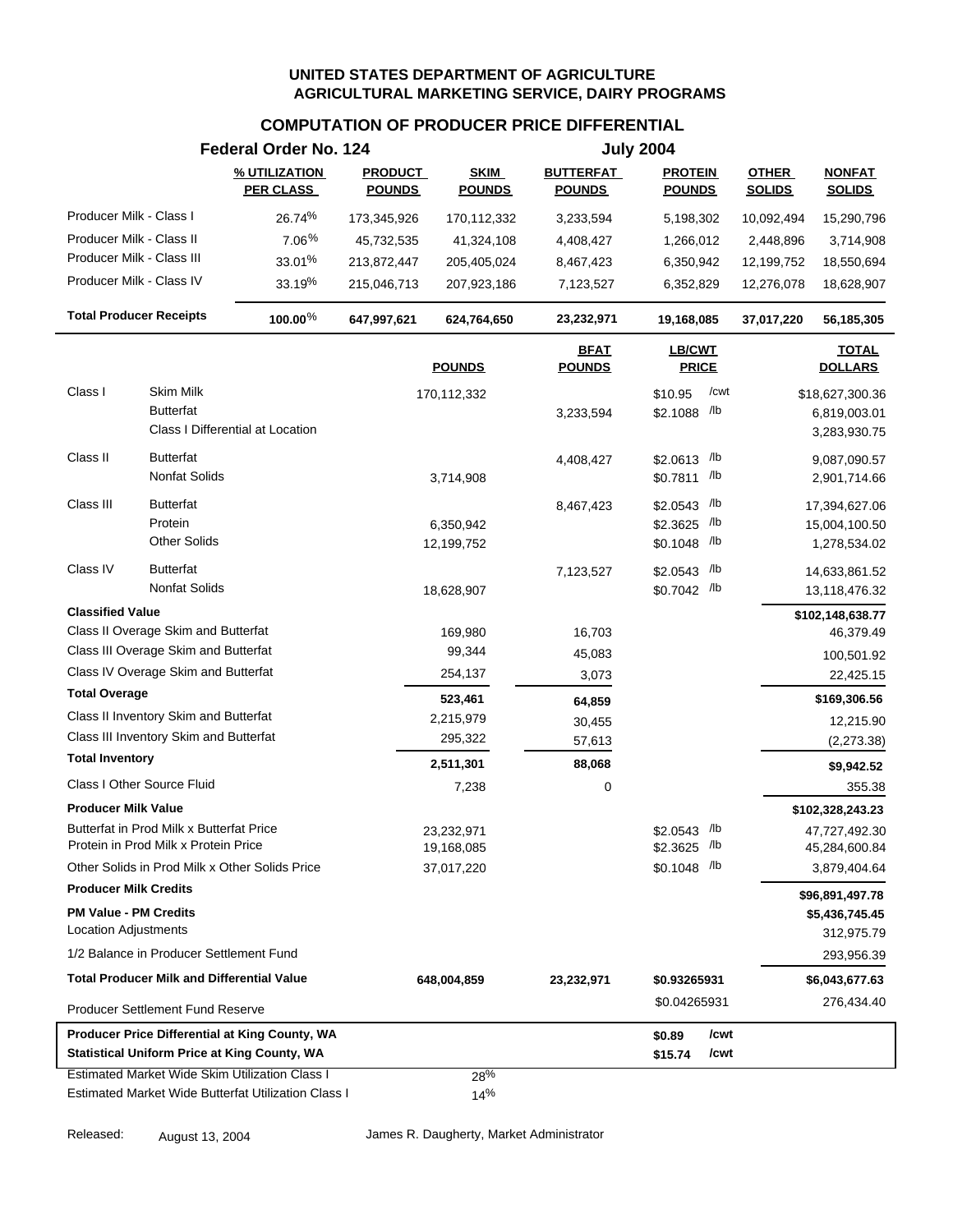#### **COMPUTATION OF PRODUCER PRICE DIFFERENTIAL**

|                                                      |                                                   | Federal Order No. 124                                                                                 |                                 |                              |                                   | August 2004                     |                               |                                |
|------------------------------------------------------|---------------------------------------------------|-------------------------------------------------------------------------------------------------------|---------------------------------|------------------------------|-----------------------------------|---------------------------------|-------------------------------|--------------------------------|
|                                                      |                                                   | % UTILIZATION<br><b>PER CLASS</b>                                                                     | <b>PRODUCT</b><br><b>POUNDS</b> | <b>SKIM</b><br><b>POUNDS</b> | <b>BUTTERFAT</b><br><b>POUNDS</b> | <b>PROTEIN</b><br><b>POUNDS</b> | <b>OTHER</b><br><b>SOLIDS</b> | <b>NONFAT</b><br><b>SOLIDS</b> |
| Producer Milk - Class I                              |                                                   | 28.44%                                                                                                | 176,297,263                     | 173,063,276                  | 3,233,987                         | 5,327,285                       | 10,241,780                    | 15,569,065                     |
| Producer Milk - Class II                             |                                                   | $6.90\%$                                                                                              | 42,758,887                      | 38,037,884                   | 4,721,003                         | 1,176,165                       | 2,248,139                     | 3,424,304                      |
| Producer Milk - Class III                            |                                                   | 34.26%                                                                                                | 212,335,236                     | 203,848,796                  | 8,486,440                         | 6,346,944                       | 12,093,939                    | 18,440,883                     |
| Producer Milk - Class IV                             |                                                   | 30.40%                                                                                                | 188,408,992                     | 182,535,666                  | 5,873,326                         | 5,606,573                       | 10,748,635                    | 16,355,208                     |
|                                                      | <b>Total Producer Receipts</b>                    | 100.00%                                                                                               | 619,800,378                     | 597,485,622                  | 22,314,756                        | 18,456,967                      | 35,332,493                    | 53,789,460                     |
|                                                      |                                                   |                                                                                                       |                                 | <b>POUNDS</b>                | <b>BFAT</b><br><b>POUNDS</b>      | LB/CWT<br><b>PRICE</b>          |                               | <b>TOTAL</b><br><b>DOLLARS</b> |
| Class I                                              | <b>Skim Milk</b>                                  |                                                                                                       |                                 | 173,063,276                  |                                   | /cwt<br>\$7.55                  |                               | \$13,066,277.34                |
|                                                      | <b>Butterfat</b>                                  |                                                                                                       |                                 |                              | 3,233,987                         | \$2.0952 /lb                    |                               | 6,775,849.58                   |
|                                                      |                                                   | Class I Differential at Location                                                                      |                                 |                              |                                   |                                 |                               | 3,338,608.01                   |
| Class II                                             | <b>Butterfat</b>                                  |                                                                                                       |                                 |                              | 4,721,003                         | /lb<br>\$1.8011                 |                               | 8,502,998.50                   |
|                                                      | Nonfat Solids                                     |                                                                                                       |                                 | 3,424,304                    |                                   | \$0.7856 /lb                    |                               | 2,690,133.24                   |
| Class III                                            | <b>Butterfat</b>                                  |                                                                                                       |                                 |                              | 8,486,440                         | /lb<br>\$1.7941                 |                               | 15,225,522.01                  |
|                                                      | Protein                                           |                                                                                                       |                                 | 6,346,944                    |                                   | /lb<br>\$2.4663                 |                               | 15,653,467.98                  |
|                                                      | <b>Other Solids</b>                               |                                                                                                       |                                 | 12,093,939                   |                                   | \$0.0676 /lb                    |                               | 817,550.29                     |
| Class IV                                             | <b>Butterfat</b>                                  |                                                                                                       |                                 |                              | 5,873,326                         | /lb<br>\$1.7941                 |                               | 10,537,334.18                  |
|                                                      | <b>Nonfat Solids</b>                              |                                                                                                       |                                 | 16,355,208                   |                                   | \$0.7112 /lb                    |                               | 11,631,823.92                  |
| <b>Classified Value</b>                              |                                                   |                                                                                                       |                                 |                              |                                   |                                 |                               | \$88,239,565.05                |
|                                                      | Class II Overage Skim and Butterfat               |                                                                                                       |                                 | 0                            | 590                               |                                 |                               | 1,062.65                       |
|                                                      | Class III Overage Skim and Butterfat              |                                                                                                       |                                 | 0                            | 18,917                            |                                 |                               | 33,938.99                      |
|                                                      | Class IV Overage Skim and Butterfat               |                                                                                                       |                                 | 18,795                       | 1,811                             |                                 |                               | 4,452.00                       |
| <b>Total Overage</b>                                 |                                                   |                                                                                                       |                                 | 18,795                       | 21,318                            |                                 |                               | \$39,453.64                    |
|                                                      | Class II Inventory Skim and Butterfat             |                                                                                                       |                                 | 3,428,827                    | 6,915                             |                                 |                               | 23,279.56                      |
|                                                      | Class III Inventory Skim and Butterfat            |                                                                                                       |                                 | 1,133,556                    | 92,340                            |                                 |                               | (4,756.42)                     |
| <b>Total Inventory</b>                               |                                                   |                                                                                                       |                                 | 4,562,383                    | 99,255                            |                                 |                               | \$18,523.14                    |
|                                                      | Class I Other Source Fluid                        |                                                                                                       |                                 | 55,201                       | 0                                 |                                 |                               | 778.34                         |
| <b>Producer Milk Value</b>                           |                                                   |                                                                                                       |                                 |                              |                                   |                                 |                               | \$88,298,320.17                |
|                                                      | Butterfat in Prod Milk x Butterfat Price          |                                                                                                       |                                 | 22,314,756                   |                                   | /lb<br>\$1.7941                 |                               | 40,034,903.73                  |
|                                                      | Protein in Prod Milk x Protein Price              |                                                                                                       |                                 | 18,456,967                   |                                   | $$2.4663$ /lb                   |                               | 45,520,417.70                  |
|                                                      | Other Solids in Prod Milk x Other Solids Price    |                                                                                                       |                                 | 35,332,493                   |                                   | \$0.0676 /lb                    |                               | 2,388,476.55                   |
| <b>Producer Milk Credits</b>                         |                                                   |                                                                                                       |                                 |                              |                                   |                                 |                               | \$87,943,797.98                |
| <b>PM Value - PM Credits</b><br>Location Adjustments |                                                   |                                                                                                       |                                 |                              |                                   |                                 |                               | \$354,522.19                   |
|                                                      | 1/2 Balance in Producer Settlement Fund           |                                                                                                       |                                 |                              |                                   |                                 |                               | 295,810.90                     |
|                                                      |                                                   |                                                                                                       |                                 |                              |                                   |                                 |                               | 288,645.22                     |
|                                                      | <b>Total Producer Milk and Differential Value</b> |                                                                                                       |                                 | 619,855,579                  | 22,314,756                        | \$0.15148340                    |                               | \$938,978.31                   |
|                                                      | <b>Producer Settlement Fund Reserve</b>           |                                                                                                       |                                 |                              |                                   | \$0.04148340                    |                               | 257,137.17                     |
|                                                      |                                                   | Producer Price Differential at King County, WA<br><b>Statistical Uniform Price at King County, WA</b> |                                 |                              |                                   | /cwt<br>\$0.11                  |                               |                                |
|                                                      |                                                   | <b>Estimated Market Wide Skim Utilization Class I</b>                                                 |                                 | 27%                          |                                   | \$14.15<br>/cwt                 |                               |                                |
|                                                      |                                                   | Estimated Market Wide Butterfat Utilization Class I                                                   |                                 | 14%                          |                                   |                                 |                               |                                |

Released: September 14, 2004 James R. Daugherty, Market Administrator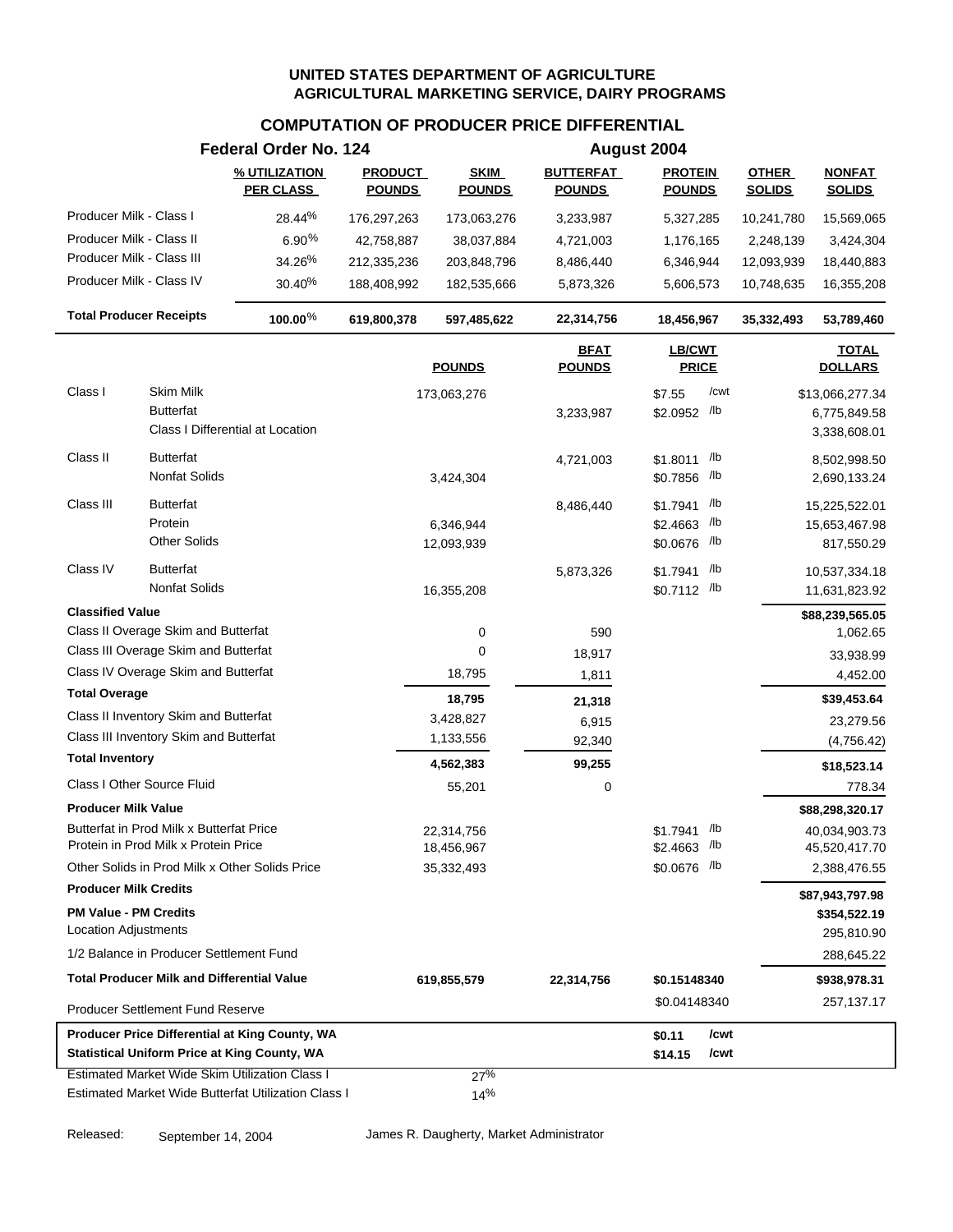#### **COMPUTATION OF PRODUCER PRICE DIFFERENTIAL**

|                                |                                                                                  | Federal Order No. 124                               |                                 |                              |                                   | September 2004                  |                               |                                     |
|--------------------------------|----------------------------------------------------------------------------------|-----------------------------------------------------|---------------------------------|------------------------------|-----------------------------------|---------------------------------|-------------------------------|-------------------------------------|
|                                |                                                                                  | % UTILIZATION<br><b>PER CLASS</b>                   | <b>PRODUCT</b><br><b>POUNDS</b> | <b>SKIM</b><br><b>POUNDS</b> | <b>BUTTERFAT</b><br><b>POUNDS</b> | <b>PROTEIN</b><br><b>POUNDS</b> | <b>OTHER</b><br><b>SOLIDS</b> | <b>NONFAT</b><br><b>SOLIDS</b>      |
| Producer Milk - Class I        |                                                                                  | 37.89%                                              | 182,378,520                     | 179,069,313                  | 3,309,207                         | 5,714,219                       | 10,588,181                    | 16,302,400                          |
| Producer Milk - Class II       |                                                                                  | $7.63\%$                                            | 36,700,704                      | 32,717,994                   | 3,982,710                         | 1,046,944                       | 1,931,605                     | 2,978,549                           |
| Producer Milk - Class III      |                                                                                  | 17.59%                                              | 84,635,442                      | 80,587,639                   | 4,047,803                         | 2,627,264                       | 4,796,161                     | 7,423,425                           |
| Producer Milk - Class IV       |                                                                                  | 36.89%                                              | 177,517,694                     | 171,124,074                  | 6,393,620                         | 5,451,639                       | 10,078,443                    | 15,530,082                          |
| <b>Total Producer Receipts</b> |                                                                                  | 100.00%                                             | 481,232,360                     | 463,499,020                  | 17,733,340                        | 14,840,066                      | 27,394,390                    | 42,234,456                          |
|                                |                                                                                  |                                                     |                                 | <b>POUNDS</b>                | <b>BFAT</b><br><b>POUNDS</b>      | <b>LB/CWT</b><br><b>PRICE</b>   |                               | <b>TOTAL</b><br><b>DOLLARS</b>      |
| Class I                        | <b>Skim Milk</b>                                                                 |                                                     |                                 | 179,069,313                  |                                   | /cwt<br>\$7.96                  |                               | \$14,253,917.32                     |
|                                | <b>Butterfat</b>                                                                 |                                                     |                                 |                              | 3,309,207                         | \$1.7890 /lb                    |                               | 5,920,171.34                        |
|                                |                                                                                  | Class I Differential at Location                    |                                 |                              |                                   |                                 |                               | 3,455,873.96                        |
| Class II                       | <b>Butterfat</b>                                                                 |                                                     |                                 |                              | 3,982,710                         | \$1.9424 /lb                    |                               | 7,736,015.91                        |
|                                | <b>Nonfat Solids</b>                                                             |                                                     |                                 | 2,978,549                    |                                   | \$0.7900 /lb                    |                               | 2,353,053.71                        |
| Class III                      | <b>Butterfat</b>                                                                 |                                                     |                                 |                              | 4,047,803                         | $$1.9354$ /lb                   |                               | 7,834,117.92                        |
|                                | Protein                                                                          |                                                     |                                 | 2,627,264                    |                                   | $$2.5431$ /lb                   |                               | 6,681,395.08                        |
|                                | <b>Other Solids</b>                                                              |                                                     |                                 | 4,796,161                    |                                   | \$0.0589 /lb                    |                               | 282,493.86                          |
| Class IV                       | <b>Butterfat</b>                                                                 |                                                     |                                 |                              | 6,393,620                         | \$1.9354 /lb                    |                               | 12,374,212.14                       |
|                                | Nonfat Solids                                                                    |                                                     |                                 | 15,530,082                   |                                   | \$0.7167 /lb                    |                               | 11,130,409.77                       |
| <b>Classified Value</b>        |                                                                                  |                                                     |                                 |                              |                                   |                                 |                               | \$72,021,661.01                     |
|                                | Class III Overage Skim and Butterfat                                             |                                                     |                                 | $\pmb{0}$                    | 18,887                            |                                 |                               | 36,553.90                           |
|                                | Class IV Overage Skim and Butterfat                                              |                                                     |                                 | 147,683                      | 10,110                            |                                 |                               | 29,092.45                           |
| <b>Total Overage</b>           |                                                                                  |                                                     |                                 | 147,683                      | 28,997                            |                                 |                               | \$65,646.35                         |
|                                | Class I Inventory Skim and Butterfat                                             |                                                     |                                 | 36,434                       | 0                                 |                                 |                               | 1,260.62                            |
|                                | Class II Inventory Skim and Butterfat                                            |                                                     |                                 | 1,447,715                    | 8,414                             |                                 |                               | 11,526.57                           |
|                                | Class III Inventory Skim and Butterfat                                           |                                                     |                                 | 2,493,929                    | 89,242                            |                                 |                               | 58,248.80                           |
| <b>Total Inventory</b>         |                                                                                  |                                                     |                                 | 3,978,078                    | 97,656                            |                                 |                               | \$71,035.99                         |
|                                | Class I Other Source Fluid                                                       |                                                     |                                 | 59,848                       | 0                                 |                                 |                               | 975.53                              |
| <b>Producer Milk Value</b>     |                                                                                  |                                                     |                                 |                              |                                   |                                 |                               | \$72,159,318.88                     |
|                                | Butterfat in Prod Milk x Butterfat Price<br>Protein in Prod Milk x Protein Price |                                                     |                                 | 17,733,340<br>14,840,066     |                                   | $$1.9354$ /lb<br>$$2.5431$ /lb  |                               | 34,321,106.26<br>37,739,771.85      |
|                                |                                                                                  | Other Solids in Prod Milk x Other Solids Price      |                                 | 27,394,390                   |                                   | \$0.0589 /lb                    |                               | 1,613,529.57                        |
| <b>Producer Milk Credits</b>   |                                                                                  |                                                     |                                 |                              |                                   |                                 |                               |                                     |
| <b>PM Value - PM Credits</b>   |                                                                                  |                                                     |                                 |                              |                                   |                                 |                               | \$73,674,407.68<br>(\$1,515,088.80) |
| Location Adjustments           |                                                                                  |                                                     |                                 |                              |                                   |                                 |                               | 105,231.89                          |
|                                | 1/2 Balance in Producer Settlement Fund                                          |                                                     |                                 |                              |                                   |                                 |                               | 297,388.84                          |
|                                | <b>Total Producer Milk and Differential Value</b>                                |                                                     |                                 | 481,292,208                  | 17,733,340                        | (\$0.23114192)                  |                               | (\$1,112,468.07)                    |
|                                | <b>Producer Settlement Fund Reserve</b>                                          |                                                     |                                 |                              |                                   | \$0.04885808                    |                               | 235,150.13                          |
|                                |                                                                                  | Producer Price Differential at King County, WA      |                                 |                              |                                   | /cwt<br>(\$0.28)                |                               |                                     |
|                                |                                                                                  | <b>Statistical Uniform Price at King County, WA</b> |                                 |                              |                                   | /cwt<br>\$14.44                 |                               |                                     |
|                                |                                                                                  | Estimated Market Wide Skim Utilization Class I      |                                 | 29%                          |                                   |                                 |                               |                                     |
|                                |                                                                                  | Estimated Market Wide Butterfat Utilization Class I |                                 | 14%                          |                                   |                                 |                               |                                     |

Released: October 14, 2004 James R. Daugherty, Market Administrator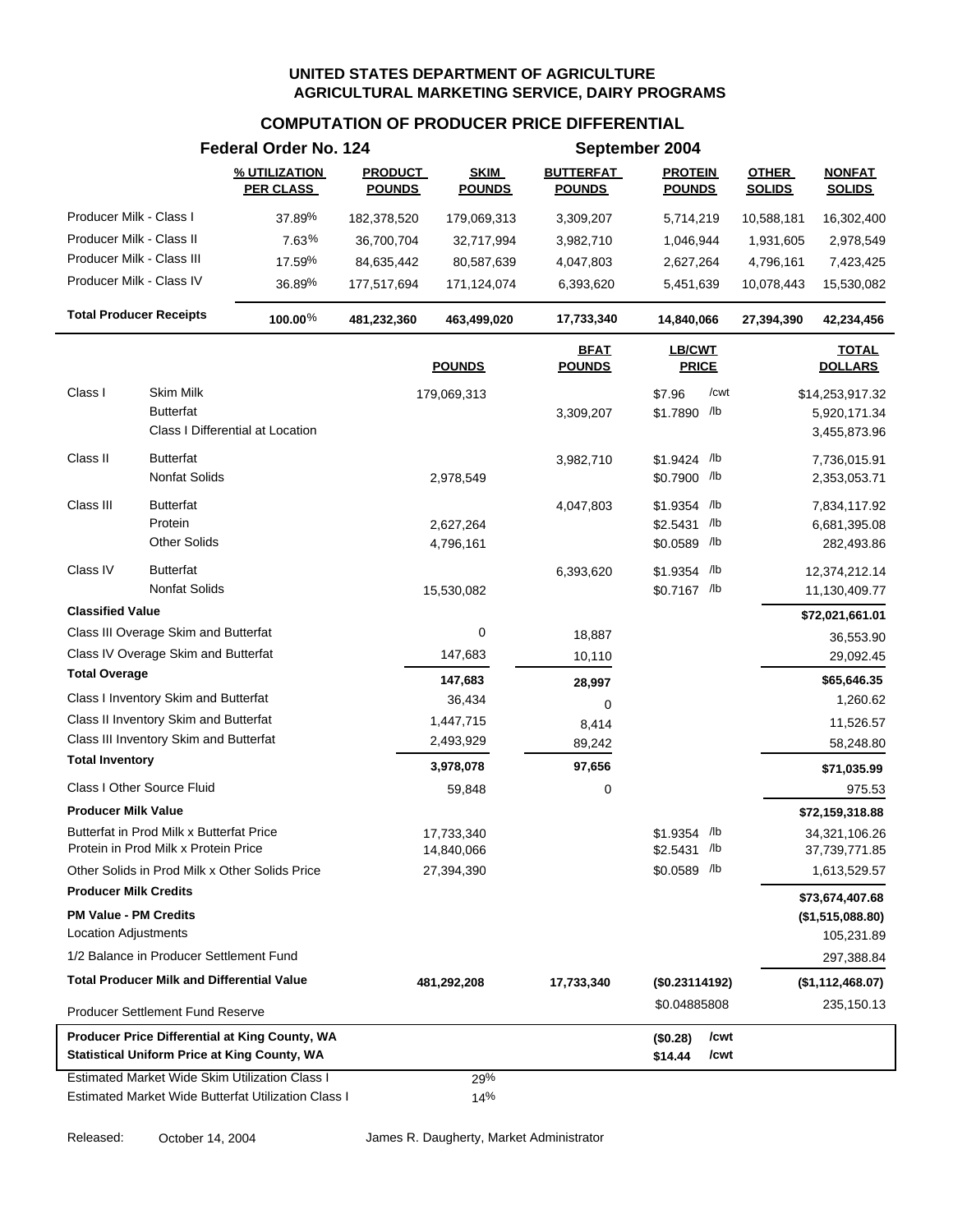#### **COMPUTATION OF PRODUCER PRICE DIFFERENTIAL**

|                                                                        | Federal Order No. 124             |                                 |                              |                                   | October 2004                    |                               |                                  |
|------------------------------------------------------------------------|-----------------------------------|---------------------------------|------------------------------|-----------------------------------|---------------------------------|-------------------------------|----------------------------------|
|                                                                        | % UTILIZATION<br><b>PER CLASS</b> | <b>PRODUCT</b><br><b>POUNDS</b> | <b>SKIM</b><br><b>POUNDS</b> | <b>BUTTERFAT</b><br><b>POUNDS</b> | <b>PROTEIN</b><br><b>POUNDS</b> | <b>OTHER</b><br><b>SOLIDS</b> | <b>NONFAT</b><br><b>SOLIDS</b>   |
| Producer Milk - Class I                                                | 29.95%                            | 184,876,568                     | 181,456,769                  | 3,419,799                         | 5,880,785                       | 10,751,708                    | 16,632,493                       |
| Producer Milk - Class II                                               | $6.36\%$                          | 39,258,177                      | 35,238,077                   | 4,020,100                         | 1,146,952                       | 2,085,673                     | 3,232,625                        |
| Producer Milk - Class III                                              | 35.59%                            | 219,636,128                     | 210,434,658                  | 9,201,470                         | 6,942,866                       | 12,505,413                    | 19,448,279                       |
| Producer Milk - Class IV                                               | 28.10%                            | 173,436,151                     | 167,099,980                  | 6,336,171                         | 5,397,921                       | 9,873,454                     | 15,271,375                       |
| <b>Total Producer Receipts</b>                                         | $100.00\%$                        | 617,207,024                     | 594,229,484                  | 22,977,540                        | 19,368,524                      | 35,216,248                    | 54,584,772                       |
|                                                                        |                                   |                                 | <b>POUNDS</b>                | <b>BFAT</b><br><b>POUNDS</b>      | <b>LB/CWT</b><br><b>PRICE</b>   |                               | <b>TOTAL</b><br><b>DOLLARS</b>   |
|                                                                        |                                   |                                 |                              |                                   |                                 |                               |                                  |
| Class I<br>Skim Milk<br><b>Butterfat</b>                               |                                   |                                 | 181,456,769                  | 3,419,799                         | /cwt<br>\$8.53<br>\$1.8715 /lb  |                               | \$15,478,262.41<br>6,400,153.85  |
| Class I Differential at Location                                       |                                   |                                 |                              |                                   |                                 |                               | 3,499,266.19                     |
| Class II<br><b>Butterfat</b>                                           |                                   |                                 |                              |                                   |                                 |                               |                                  |
| <b>Nonfat Solids</b>                                                   |                                   |                                 | 3,232,625                    | 4,020,100                         | \$1.9090 /lb<br>$$0.7933$ /lb   |                               | 7,674,370.91<br>2,564,441.41     |
|                                                                        |                                   |                                 |                              |                                   |                                 |                               |                                  |
| Class III<br><b>Butterfat</b>                                          |                                   |                                 |                              | 9,201,470                         | \$1.9020 /lb                    |                               | 17,501,195.95                    |
| Protein<br><b>Other Solids</b>                                         |                                   |                                 | 6,942,866<br>12,505,413      |                                   | \$2.3814 /b<br>\$0.0677 /lb     |                               | 16,533,741.09<br>846,616.48      |
|                                                                        |                                   |                                 |                              |                                   |                                 |                               |                                  |
| Class IV<br><b>Butterfat</b><br><b>Nonfat Solids</b>                   |                                   |                                 |                              | 6,336,171                         | $$1.9020$ /lb                   |                               | 12,051,397.23                    |
|                                                                        |                                   |                                 | 15,271,375                   |                                   | \$0.7093 /lb                    |                               | 10,831,986.28                    |
| <b>Classified Value</b><br>Class II Overage Skim and Butterfat         |                                   |                                 |                              |                                   |                                 |                               | \$93,381,431.80                  |
| Class III Overage Skim and Butterfat                                   |                                   |                                 | 0<br>0                       | 1,870<br>13,900                   |                                 |                               | 3,569.83                         |
| Class IV Overage Skim and Butterfat                                    |                                   |                                 | 388,016                      | 482                               |                                 |                               | 26,437.80<br>25,672.18           |
| <b>Total Overage</b>                                                   |                                   |                                 |                              |                                   |                                 |                               |                                  |
| Class II Inventory Skim and Butterfat                                  |                                   |                                 | 388,016<br>529,159           | 16,252                            |                                 |                               | \$55,679.81                      |
| Class III Inventory Skim and Butterfat                                 |                                   |                                 | 1,411,244                    | 12,819<br>131,259                 |                                 |                               | 3,312.78<br>14,385.49            |
| <b>Total Inventory</b>                                                 |                                   |                                 | 1,940,403                    | 144,078                           |                                 |                               |                                  |
| Class I Other Source Fluid                                             |                                   |                                 | 8,036                        | 0                                 |                                 |                               | \$17,698.27                      |
|                                                                        |                                   |                                 |                              |                                   |                                 |                               | 212.95                           |
| <b>Producer Milk Value</b><br>Butterfat in Prod Milk x Butterfat Price |                                   |                                 | 22,977,540                   |                                   | \$1.9020 /lb                    |                               | \$93,455,022.83<br>43,703,281.09 |
| Protein in Prod Milk x Protein Price                                   |                                   |                                 | 19,368,524                   |                                   | $$2.3814$ /lb                   |                               | 46,124,203.08                    |
| Other Solids in Prod Milk x Other Solids Price                         |                                   |                                 | 35,216,248                   |                                   | \$0.0677 /lb                    |                               | 2,384,140.00                     |
| <b>Producer Milk Credits</b>                                           |                                   |                                 |                              |                                   |                                 |                               | \$92,211,624.17                  |
| <b>PM Value - PM Credits</b>                                           |                                   |                                 |                              |                                   |                                 |                               | \$1,243,398.66                   |
| <b>Location Adjustments</b>                                            |                                   |                                 |                              |                                   |                                 |                               | 318,679.84                       |
| 1/2 Balance in Producer Settlement Fund                                |                                   |                                 |                              |                                   |                                 |                               | 207,875.78                       |
| <b>Total Producer Milk and Differential Value</b>                      |                                   |                                 | 617,215,060                  | 22,977,540                        | \$0.28676460                    |                               | \$1,769,954.28                   |
| <b>Producer Settlement Fund Reserve</b>                                |                                   |                                 |                              |                                   | \$0.04676460                    |                               | 288,638.15                       |
| Producer Price Differential at King County, WA                         |                                   |                                 |                              |                                   | \$0.24<br>/cwt                  |                               |                                  |
| <b>Statistical Uniform Price at King County, WA</b>                    |                                   |                                 |                              |                                   | \$14.40<br>/cwt                 |                               |                                  |
| <b>Estimated Market Wide Skim Utilization Class I</b>                  |                                   |                                 | 39%                          |                                   |                                 |                               |                                  |
| Estimated Market Wide Butterfat Utilization Class I                    |                                   |                                 | 19%                          |                                   |                                 |                               |                                  |

Released: November 12, 2004 James R. Daugherty, Market Administrator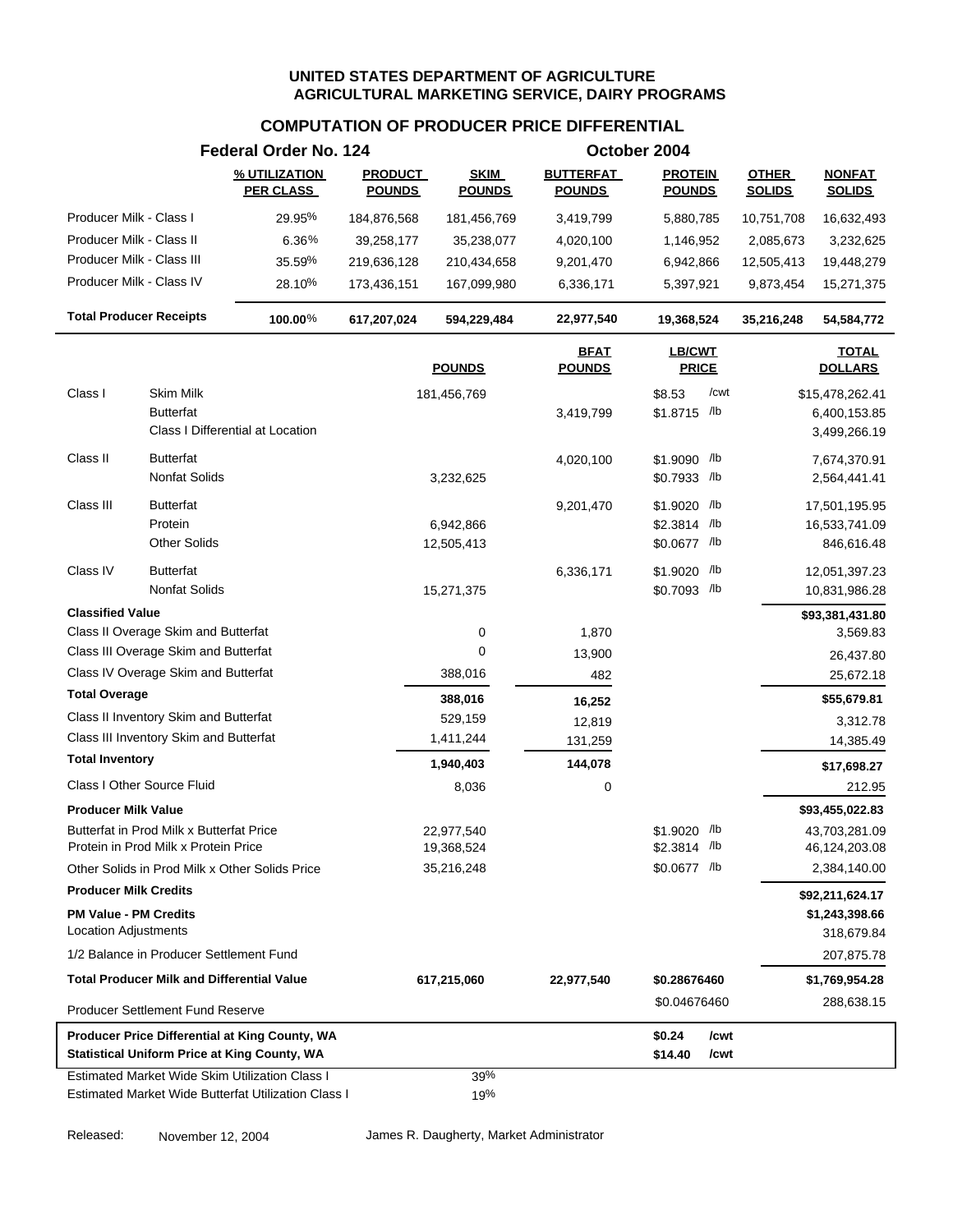#### **COMPUTATION OF PRODUCER PRICE DIFFERENTIAL**

|                                                             |                                                   | Federal Order No. 124                                 |                                 |                              |                                   | November 2004                   |                               |                                |
|-------------------------------------------------------------|---------------------------------------------------|-------------------------------------------------------|---------------------------------|------------------------------|-----------------------------------|---------------------------------|-------------------------------|--------------------------------|
|                                                             |                                                   | % UTILIZATION<br><b>PER CLASS</b>                     | <b>PRODUCT</b><br><b>POUNDS</b> | <b>SKIM</b><br><b>POUNDS</b> | <b>BUTTERFAT</b><br><b>POUNDS</b> | <b>PROTEIN</b><br><b>POUNDS</b> | <b>OTHER</b><br><b>SOLIDS</b> | <b>NONFAT</b><br><b>SOLIDS</b> |
| Producer Milk - Class I                                     |                                                   | 41.68%                                                | 194,094,002                     | 190,270,469                  | 3,823,533                         | 6,205,155                       | 11,265,704                    | 17,470,859                     |
| Producer Milk - Class II                                    |                                                   | 8.24%                                                 | 38,372,805                      | 34,071,904                   | 4,300,901                         | 1,113,991                       | 2,015,668                     | 3,129,659                      |
| Producer Milk - Class III                                   |                                                   | 16.84%                                                | 78,410,078                      | 74,601,938                   | 3,808,140                         | 2,498,371                       | 4,439,736                     | 6,938,107                      |
| Producer Milk - Class IV                                    |                                                   | 33.24%                                                | 154,777,610                     | 149,054,481                  | 5,723,129                         | 4,828,583                       | 8,810,746                     | 13,639,329                     |
| <b>Total Producer Receipts</b>                              |                                                   | 100.00 $%$                                            | 465,654,495                     | 447,998,792                  | 17,655,703                        | 14,646,100                      | 26,531,854                    | 41,177,954                     |
|                                                             |                                                   |                                                       |                                 | <b>POUNDS</b>                | <u>BFAT</u><br><b>POUNDS</b>      | LB/CWT<br><b>PRICE</b>          |                               | <b>TOTAL</b><br><b>DOLLARS</b> |
| Class I                                                     | Skim Milk                                         |                                                       |                                 | 190,270,469                  |                                   | /cwt<br>\$7.81                  |                               | \$14,860,123.63                |
|                                                             | <b>Butterfat</b>                                  |                                                       |                                 |                              | 3,823,533                         | $/$ lb<br>\$1.9288              |                               | 7,374,830.45                   |
|                                                             |                                                   | Class I Differential at Location                      |                                 |                              |                                   |                                 |                               | 3,671,251.14                   |
| Class II                                                    | <b>Butterfat</b>                                  |                                                       |                                 |                              | 4,300,901                         | /lb<br>\$2.0559                 |                               | 8,842,222.37                   |
|                                                             | Nonfat Solids                                     |                                                       |                                 | 3,129,659                    |                                   | \$0.7933 /lb                    |                               | 2,482,758.48                   |
| Class III                                                   | <b>Butterfat</b>                                  |                                                       |                                 |                              | 3,808,140                         | /lb<br>\$2.0489                 |                               | 7,802,498.05                   |
|                                                             | Protein                                           |                                                       |                                 | 2,498,371                    |                                   | \$2.4297 /lb                    |                               | 6,070,292.01                   |
|                                                             | <b>Other Solids</b>                               |                                                       |                                 | 4,439,736                    |                                   | \$0.0800 /lb                    |                               | 355,178.88                     |
| Class IV                                                    | <b>Butterfat</b>                                  |                                                       |                                 |                              | 5,723,129                         | /lb<br>\$2.0489                 |                               | 11,726,119.02                  |
|                                                             | Nonfat Solids                                     |                                                       |                                 | 13,639,329                   |                                   | \$0.7098 /lb                    |                               | 9,681,195.73                   |
| <b>Classified Value</b>                                     |                                                   |                                                       |                                 |                              |                                   |                                 |                               | \$72,866,469.76                |
|                                                             | Class II Overage Skim and Butterfat               |                                                       |                                 | 235,215                      | 1,755                             |                                 |                               | 20,402.45                      |
|                                                             | Class III Overage Skim and Butterfat              |                                                       |                                 | 0                            | 8,113                             |                                 |                               | 16,622.73                      |
|                                                             | Class IV Overage Skim and Butterfat               |                                                       |                                 | 72,493                       | 44,984                            |                                 |                               | 96,800.01                      |
| <b>Total Overage</b>                                        |                                                   |                                                       |                                 | 307,708                      | 54,852                            |                                 |                               | \$133,825.19                   |
|                                                             | Class II Inventory Skim and Butterfat             |                                                       |                                 | 1,389,046                    | 41,798                            |                                 |                               | 16,989.45                      |
|                                                             | Class III Inventory Skim and Butterfat            |                                                       |                                 | 1,768,153                    | 56,472                            |                                 |                               | 36,939.82                      |
| <b>Total Inventory</b>                                      |                                                   |                                                       |                                 | 3,157,199                    | 98,270                            |                                 |                               | \$53,929.27                    |
|                                                             | Class I Other Source Fluid                        |                                                       |                                 | 15,811                       | 0                                 |                                 |                               | 270.37                         |
| <b>Producer Milk Value</b>                                  |                                                   |                                                       |                                 |                              |                                   |                                 |                               | \$73,054,494.59                |
|                                                             | Butterfat in Prod Milk x Butterfat Price          |                                                       |                                 | 17,655,703                   |                                   | \$2.0489 /lb                    |                               | 36,174,769.86                  |
|                                                             | Protein in Prod Milk x Protein Price              |                                                       |                                 | 14,646,100                   |                                   | \$2.4297 /lb                    |                               | 35,585,629.17                  |
|                                                             |                                                   | Other Solids in Prod Milk x Other Solids Price        |                                 | 26,531,854                   |                                   | $$0.0800$ /lb                   |                               | 2,122,548.32                   |
| <b>Producer Milk Credits</b>                                |                                                   |                                                       |                                 |                              |                                   |                                 |                               | \$73,882,947.35                |
| <b>PM Value - PM Credits</b><br><b>Location Adjustments</b> |                                                   |                                                       |                                 |                              |                                   |                                 |                               | (\$828,452.76)                 |
|                                                             | 1/2 Balance in Producer Settlement Fund           |                                                       |                                 |                              |                                   |                                 |                               | 92,811.71                      |
|                                                             | <b>Total Producer Milk and Differential Value</b> |                                                       |                                 |                              |                                   |                                 |                               | 278,165.29                     |
|                                                             |                                                   |                                                       |                                 | 465,670,306                  | 17,655,703                        | (\$0.09824027)                  |                               | (\$457, 475.76)                |
|                                                             | <b>Producer Settlement Fund Reserve</b>           |                                                       |                                 |                              |                                   | \$0.04175973                    |                               | 194,462.66                     |
|                                                             |                                                   | Producer Price Differential at King County, WA        |                                 |                              |                                   | /cwt<br>(\$0.14)                |                               |                                |
|                                                             |                                                   | <b>Statistical Uniform Price at King County, WA</b>   |                                 |                              |                                   | \$14.75<br>/cwt                 |                               |                                |
|                                                             |                                                   | <b>Estimated Market Wide Skim Utilization Class I</b> |                                 | 31%                          |                                   |                                 |                               |                                |
|                                                             |                                                   | Estimated Market Wide Butterfat Utilization Class I   |                                 | 15%                          |                                   |                                 |                               |                                |

Released: December 14, 2004 James R. Daugherty, Market Administrator